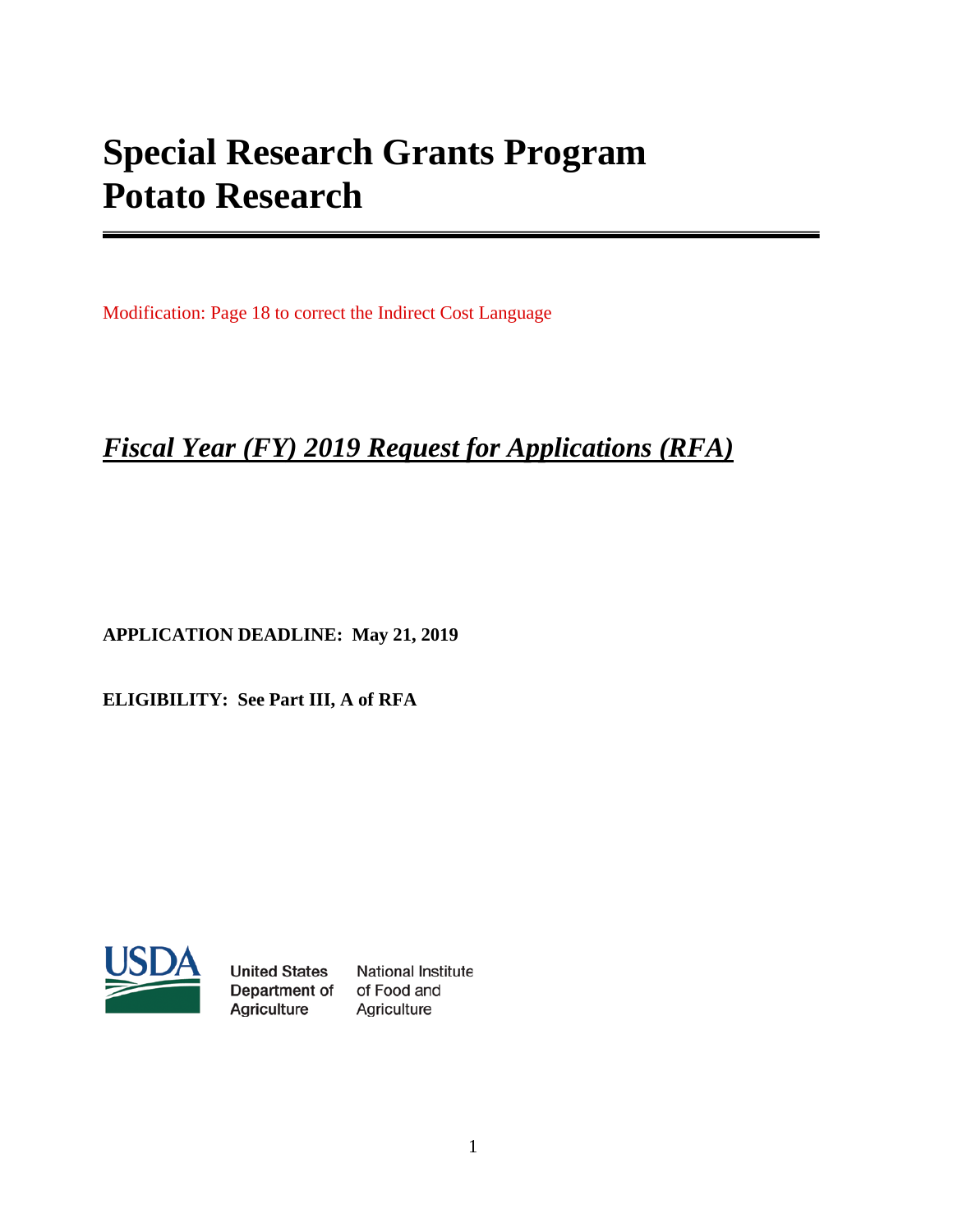## **NATIONAL INSTITUTE OF FOOD AND AGRICULTURE; U.S. DEPARTMENT OF AGRICULTURE**

## **SPECIAL RESEARCH GRANTS: POTATO RESEARCH**

## **INITIAL ANNOUNCEMENT**

**CATALOG OF FEDERAL DOMESTIC ASSISTANCE:** This program is listed in the Assistance Listings under the Catalog of Federal Domestic Assistance number 10.200.

**DATES:** Applications must be received by **5 p.m. Eastern Time** on **May 21, 2019**. Applications received after this deadline will normally not be considered for funding (see Part IV, C of this RFA). Comments regarding this request for applications (RFA) are requested within six months from the issuance of this notice. Comments received after that date will be considered to the extent practicable.

**STAKEHOLDER INPUT:** The National Institute of Food and Agriculture (NIFA) seeks your comments about this RFA. We will consider your comments when we develop the next RFA for the program, and if applicable, we'll use them to meet the requirements of section  $103(c)(2)$  of the Agricultural Research, Extension, and Education Reform Act of 1998 (7 U.S.C. 7613(c)(2)). Submit your written stakeholder comments by the deadline set forth in the DATES portion of this notice via email to [Policy@nifa.usda.gov.](mailto:Policy@nifa.usda.gov) (This email address is only for receiving comments regarding this RFA and *not* for requesting information or forms.) In your comments, please state that you are responding to the Special Research Grants Program Potato Research RFA.

**EXECUTIVE SUMMARY:** NIFA requests applications for the Special Research Grants Program Potato Research (Potato Research) fiscal year (FY) 2019 to support breeding research that leads to the development and commercial use of superior performing potato varieties that address significant challenges to the U.S. potato industry. The anticipated amount available for grants in FY 2019 is approximately \$2.25 million.

This notice identifies the objectives for Potato Research projects, deadline dates, funding information, eligibility criteria for projects and applicants, and application forms and associated instructions needed to apply for a Potato Research grant. This is a region-based, integrated research and extension program that focuses on the development, testing, and release of superior commercial potato varieties**.**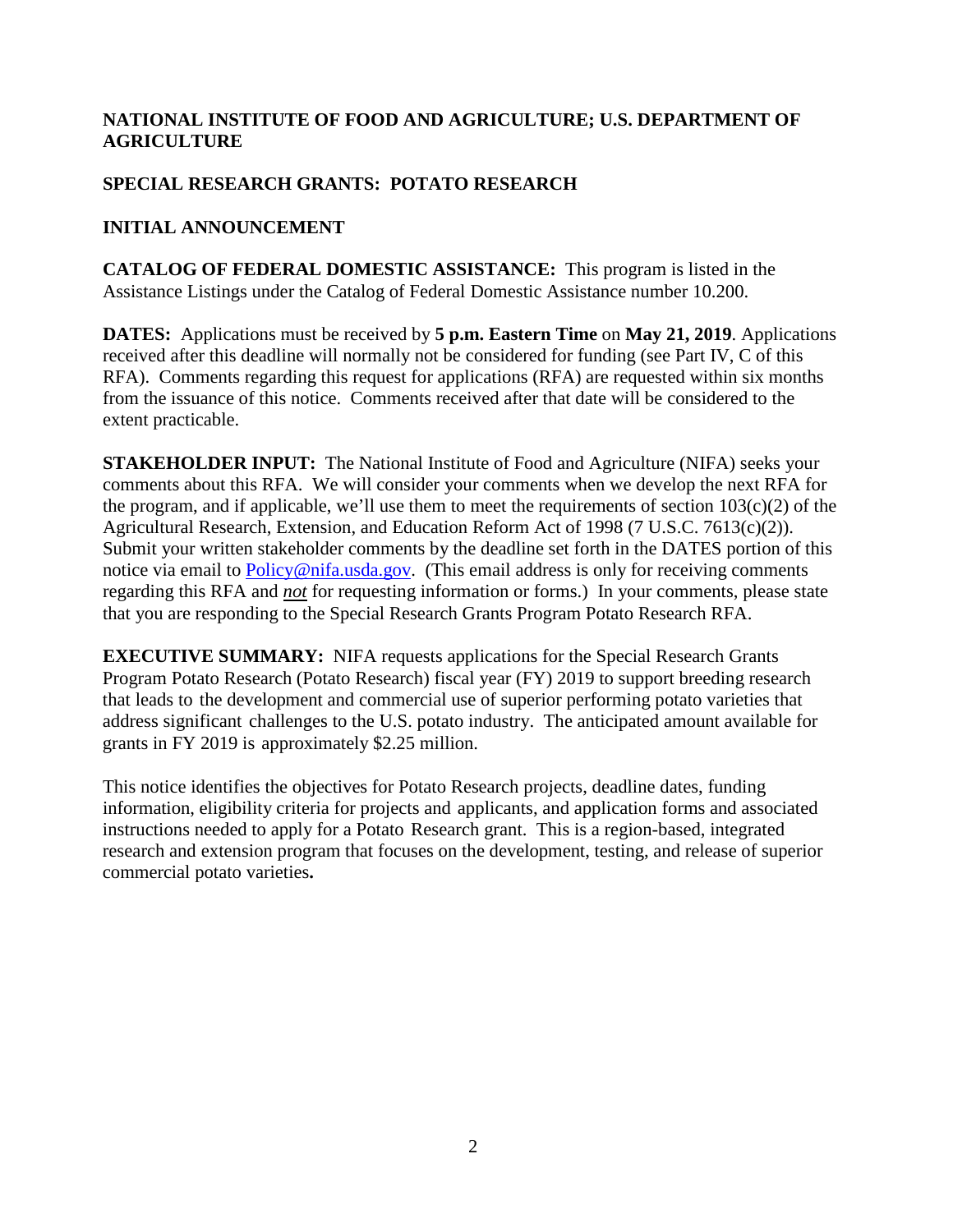## **Table of Contents**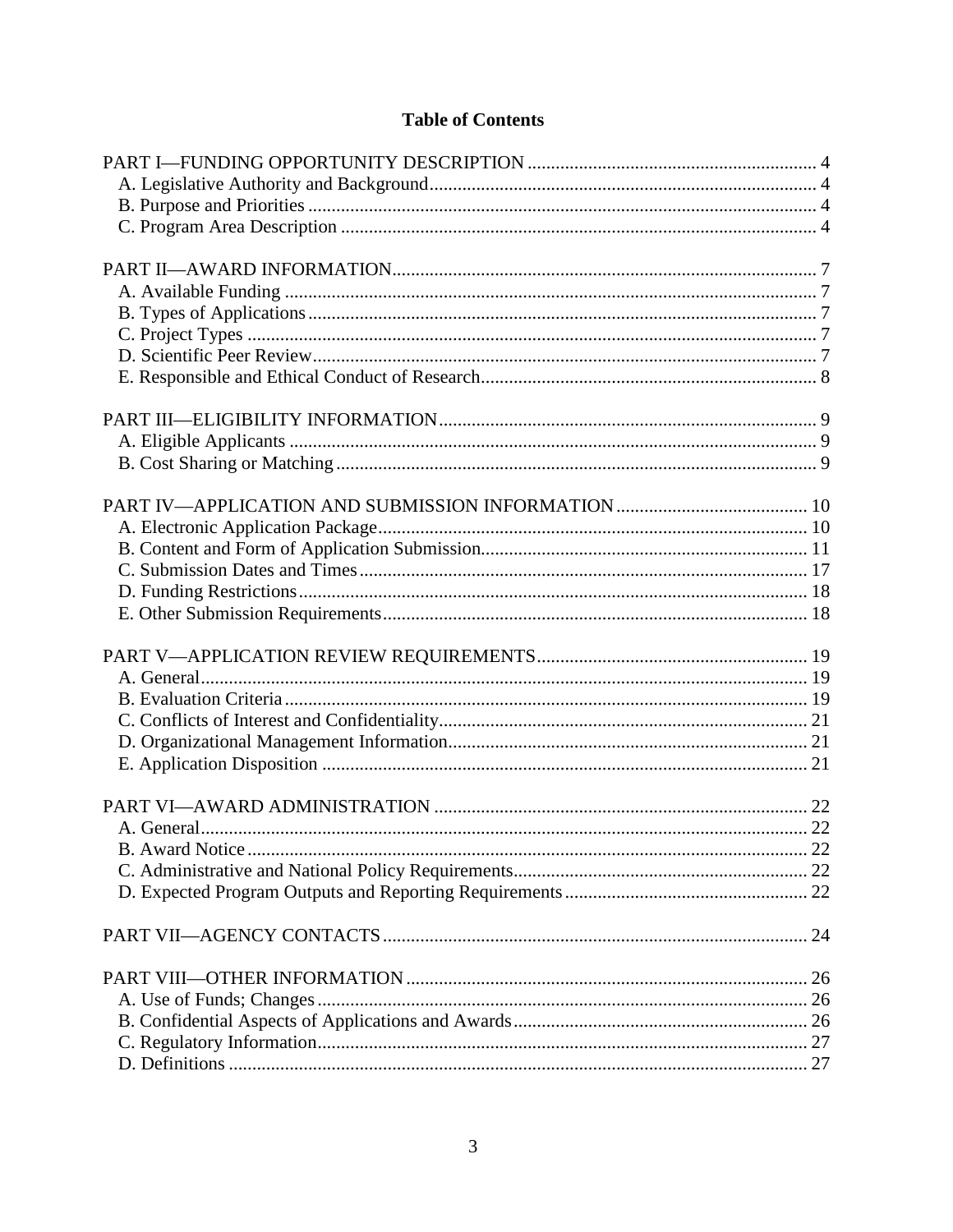## <span id="page-3-0"></span>**PART I—FUNDING OPPORTUNITY DESCRIPTION**

## <span id="page-3-1"></span>**A. Legislative Authority and Background**

7 U.S.C. 3157(c)(1)(B)(§ 2(c)(1)(B) of the Competitive, Special, and Facilities Research Grant Act authorizes this program. In accordance with the statutory authority, grants awarded under this program will be for the purpose of facilitating or expanding ongoing State-Federal food and agricultural research programs that promote: (i) Excellence in research on a regional and national level; (ii) Development of regional research centers; (iii) Research partnership between the Department of Agriculture, colleges and universities, research foundations, and State Agricultural Experiment Stations for regional research efforts; and (iv) Coordination and cooperation of research among states through regional research grants.

## <span id="page-3-2"></span>**B. Purpose and Priorities**

This grant program supports regional potato (*Solanum tuberosum* L.) research and extension that focuses on the development, testing, and release of superior commercial potato varieties using classical breeding and advanced molecular and biotechnological approaches. The development and utilization of high-throughput methods is highly encouraged that address significant or emergent issues of importance to the U.S. potato industry. Aspects of evaluation, screening, and testing must support commercial variety development and release of superior materials to commercial producers as soon as possible.

The Potato Research program encourages (but does not require) projects to develop content suitable for delivery through eXtension [\(https://extension.org/\)](https://extension.org/). This content is for "end users" as opposed to staff development and must align with the eXtension principles, implementation plan, and other requirements presented at [https://extension.org/about/.](https://extension.org/about/) Funds may be used to contribute to an existing Community of Practice or to form a new Community of Practice as appropriate.

The Potato Research program aligns with the USDA Strategic Plan [\(https://www.usda.gov/our](https://www.usda.gov/our-agency/about-usda/strategic-goals)[agency/about-usda/strategic-goals\)](https://www.usda.gov/our-agency/about-usda/strategic-goals) and specifically addresses the following goals:

- Strategic Goal 1: Ensure USDA programs are delivered efficiently, effectively, and with integrity and a focus on customer service;
- Strategic Goal 2: Maximize the ability of American agricultural producers to prosper by feeding and clothing the world;
- Strategic Goal 4: Facilitate rural prosperity and economic development; and
- Strategic Goal 7: Provide all Americans access to a safe, nutritious and secure food supply.

## <span id="page-3-3"></span>**C. Program Area Description**

The Potato Research program (program code AN) will fund two-year projects that have great potential for developing and releasing new potato varieties with a high value to the commercial U.S. potato industry. The Potato Research program encourages applicants to establish and work through regional, multi-location, research breeding networks to address priority national or regional science needs of the potato industry. By bringing together expertise across multiple university, federal agency, and industry organizations and states, the Potato Research program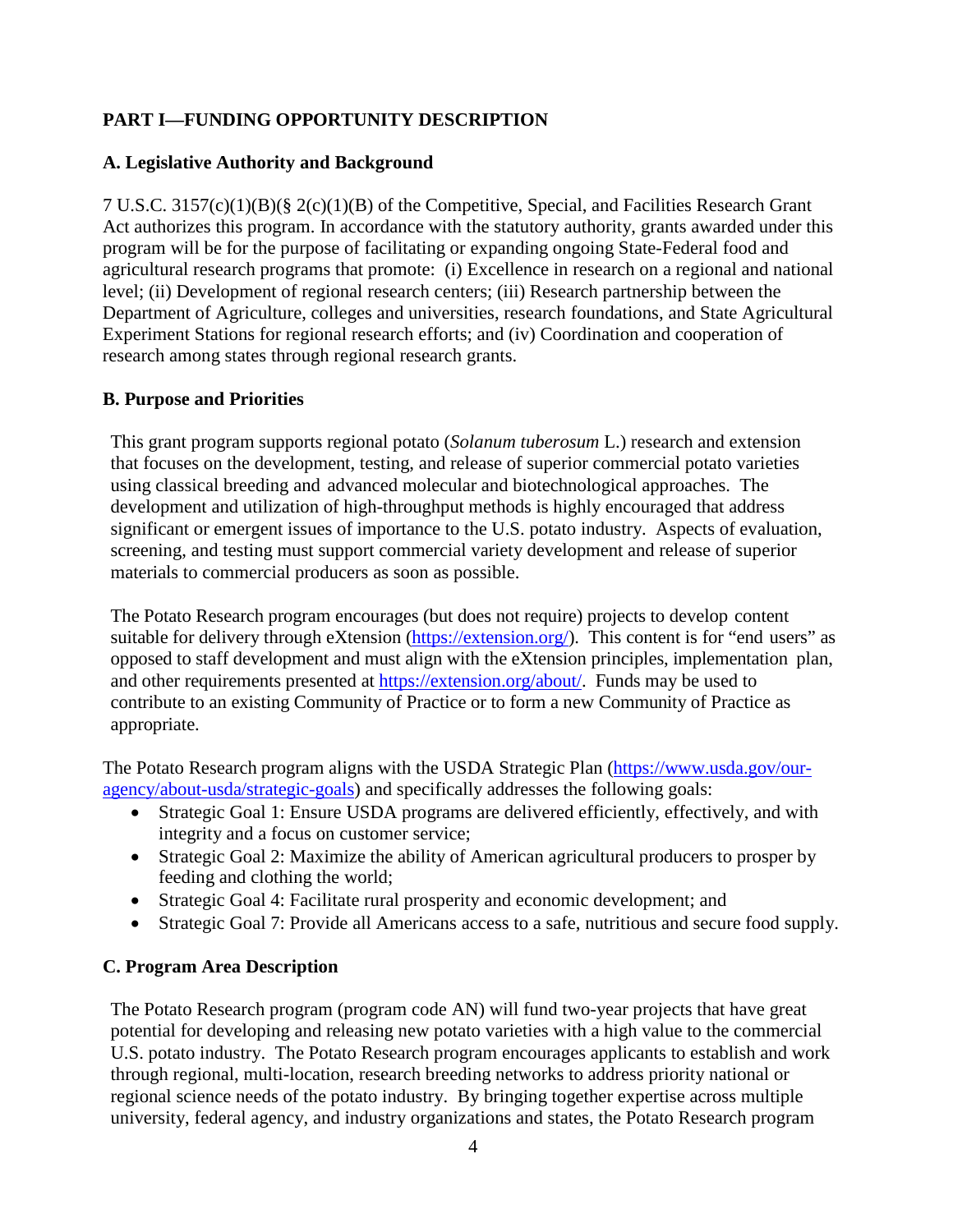seeks to enhance the effectiveness of limited state, federal, and industry resources and accelerate the development of superior varieties that produce benefits to the potato industry.

NIFA is soliciting applications for FY 2019 Potato Research program that address one or more of the following research areas that will produce outcomes important to the U.S. potato industry:

- 1. Develop superior performing varieties with resistance to established and emerging pests and diseases including but not limited to potato virus Y, damaging nematodes, the late and early blight pathogen, white mold, powdery scab, storage rot diseases, PMTV, and *Dickeya* that limit sustained production, profitability, and market competitiveness;
- 2. Identify and incorporate traits into varieties for improved water and nutrient use efficiency that result in decreased demand for irrigation water and fertilizer applications, while maintaining desired yield and end market quality;
- 3. Identify and develop desirable yield, storability, consumer, and other value-added quality traits for use in new potato varieties; or
- 4. Develop high throughput methods for rapidly selecting traits, specifically for new superior-performing varieties targeted for specific markets.

The goals of this program imply that successful proposals will be associated with practicing, variety-releasing breeding programs. Fundamental science discovery projects that are not currently associated with a potato breeding program are not appropriate for this grant program. If this is the case, please consider the following programs instead that are applicable to potato research:

- 1. USDA NIFA, [AFRI Plant Breeding](https://nifa.usda.gov/program/afri-foundational-program) for Agricultural Production
- 2. USDA NIFA, [AFRI Physiology of Agricultural Plants](https://nifa.usda.gov/program/afri-foundational-program)
- 3. USDA NIFA, [Specialty Crop Research Initiative \(SCRI\)](https://nifa.usda.gov/program/specialty-crop-research-initiative-scri)

4. USDA [ARS - State Partnership Potato Research Program](https://www.ars.usda.gov/people-locations/person?person-id=34267) (Contact Dr. Joseph Munyaneza, National Program Leader - Specialty Crops, USDA ARS).

**Two Year Work Plan:** Applicants will submit a two-year work plan with a budget for each of the two years. The two-year work plan and budget will be reviewed, but only the first year of funding for the work plan will be awarded in FY 2019. Second-year funding is contingent upon the following: the timely submission of a continuation request; a progress report that demonstrates successful compliance of the requirements of the program; and annual appropriations from Congress in FY 2020.

Applicants are encouraged to provide evidence of qualified staff, suitable equipment, and facilities; capacity to lead a multi-institutional, multi-state research and extension approach that involves potato growers and other industry partners; linkages among university, federal agency, and other researchers; and evidence of stakeholder participation in the development of research priorities and project objectives.

## **SPECIAL NOTE: Fiscal Year 2019 New program and submission requirements:**

**Industry Support Letter:** At least one letter of support from industry partners is required. The intent of this letter is to verify industry relevance. This could include farmer organizations or other industry groups that understand the needs of the potato industry such as a state, regional,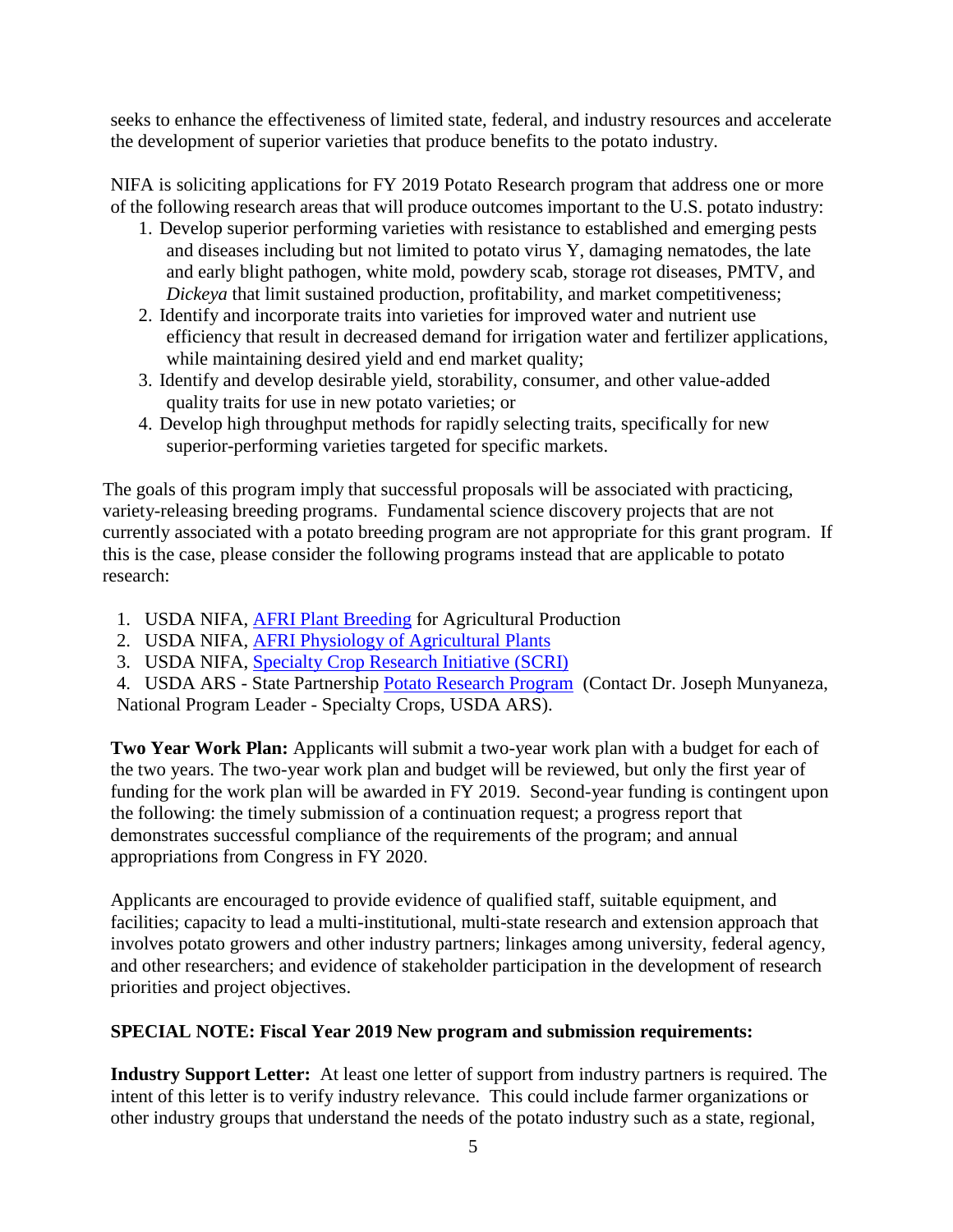or national association.

**Management Plan:** Applications must provide a Management Plan that describes public access to the research results (see Management Plan Section IV.B3.c7).

**Information Dissemination Plan:** The project must include a detailed plan and schedule for Extension and other customer and stakeholder engagement activities that support earliestpossible release and adoption for commercial use of new varieties, practices, or other technologies. Information developed should include as appropriate: formal or informal educational programs such as workshops, field days, and other extension, outreach, and engagement activities, as well as published documents including bulletins, extension guides, germplasm or variety releases, licensing agreements, and/or on-line media.

**Technology Readiness Level (TRL):** Applicants are expected to report information regarding the readiness status of new traits, advanced lines, and varieties developed through this program for use by breeders, potato seed certifying agencies or distributors, growers, processors, or other production system or end-product supply chain participants. As applicable, the present status of information or new technology components towards the market place at the beginning of the project and the expected advancement by the end of the project should be reported as measured by the [technology readiness level](https://nifa.usda.gov/program/agronomic-forage-crops-program) (TRL).

**Project Director Meeting:** It is the intent of the Potato Research Program to require successful applicants to attend one project director (PD) meeting during each year of the project. The PD meeting may be held in Washington, DC in conjunction with other related grant programs, professional meetings, or potato industry board or other meetings. For budget development purposes, applicants are required to request funds to attend such a meeting (see Part IV B, 6 of this RFA.)

<span id="page-5-0"></span>Examples of previously funded projects by the Potato Research program can be found by searching the [NIFA Data Gateway.](https://portal.nifa.usda.gov/enterprise-search/?client=reeis_facet&filter=0&from_site=NIFA&getfields=Progress+Year.Knowledge+Area.Science.Subject.Type.Keywords.FDC.State.Grantee+Type.Project+Type.Sponsoring+Agency.Award+Amount+Range.Grant+Award+Year&output=xml_no_dtd&proxystylesheet=reeis_facet&q=&site=CRIS_FACETS)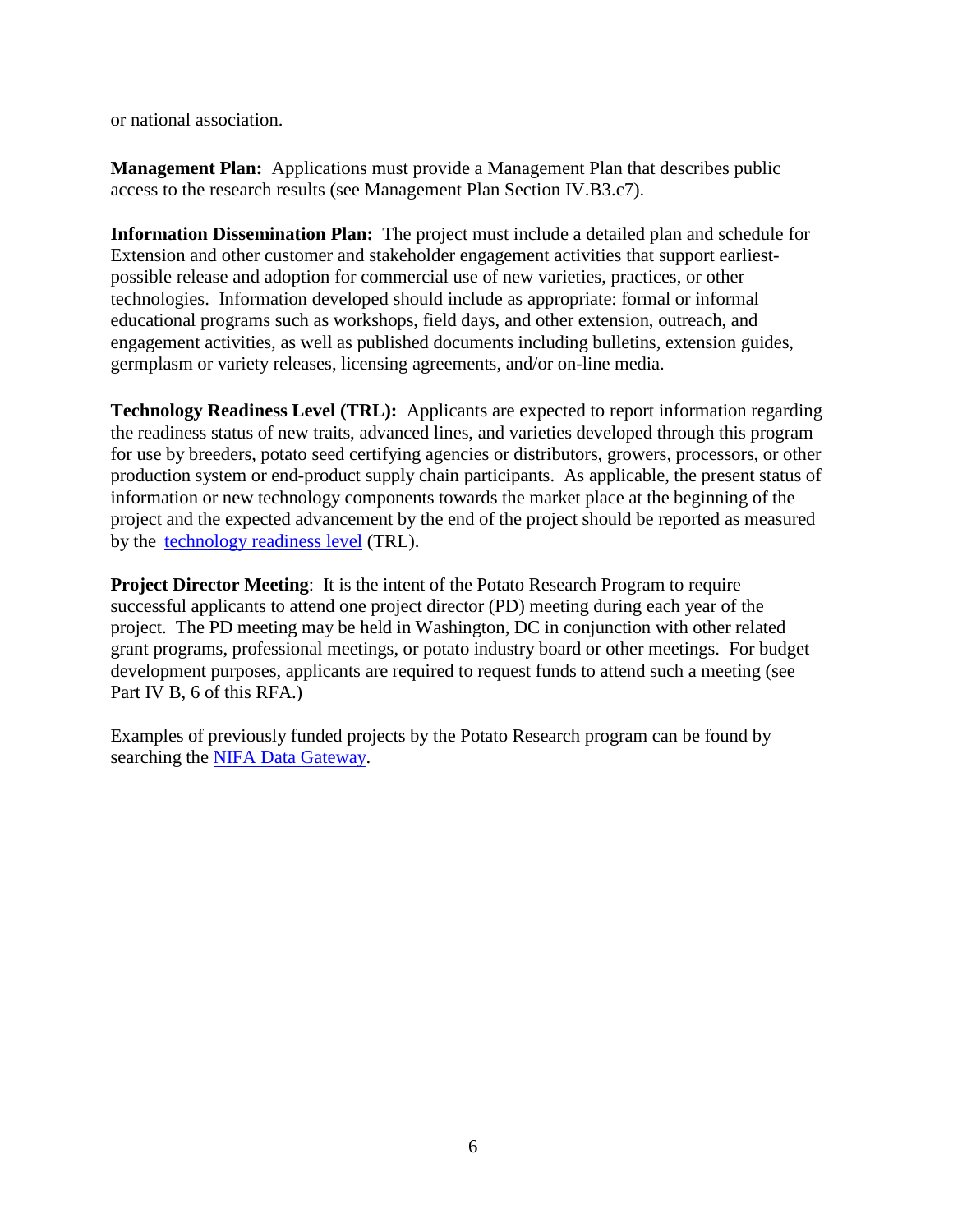## **PART II—AWARD INFORMATION**

## <span id="page-6-0"></span>**A. Available Funding**

The anticipated amount available for Potato Research grants in FY 2019 is approximately \$2.25 million.

There is no commitment by USDA to fund any particular application or to make a specific number of awards.

The Automated Standard Applications for Payment System (ASAP), operated by the Department of Treasury's Bureau of the Fiscal Service, is the designated payment system for awards resulting from this RFA. For more information see

[https://www.fiscal.treasury.gov/fsservices/gov/pmt/asap/asap\\_home.htm.](https://www.fiscal.treasury.gov/fsservices/gov/pmt/asap/asap_home.htm)

## <span id="page-6-1"></span>**B. Types of Applications**

In FY 2019, you may only submit a new application to the Potato Research Program:

**New application.** This is a project application that has not been previously submitted to the Potato Research Program. We will review all new applications competitively using the selection process and evaluation criteria described in Part V of this RFA, Application Review Requirements.

## <span id="page-6-2"></span>**C. Project Types**

Only region-based, multi-state projects which integrate research and extension objectives that address potato breeding to improve potato varieties, their adoption, and use for commercial production will be considered.

## <span id="page-6-3"></span>**D. Scientific Peer Review**

Subsection (c)(5) of the Competitive, Special, and Facilities Research Grant Act, as amended (7 U.S.C.  $450i(c)(5)$  requires applicants to conduct scientific peer review of their proposed research activities in accordance with regulations promulgated by the Secretary prior to the Secretary making a grant award under this authority. Authority for this program was transferred to 7 U.S.C. 3157. Regulations implementing this requirement are set forth in 7 CFR Part 3400.20. The regulations impose the following requirements:

1. Scientific peer review: Prior to the award of a standard grant, any proposed research project shall have undergone a review arranged by the grantee. Such review must be a scientific peer review conducted in accordance with 7 CFR 3400.21. Scientific peer review is an evaluation of a proposed project for technical quality and relevance to regional or national goals performed by experts with the scientific knowledge and technical skills to conduct the proposed research work. It must be credible, independent, and arranged by the applicant organization. Often this review is conducted by faculty peers and include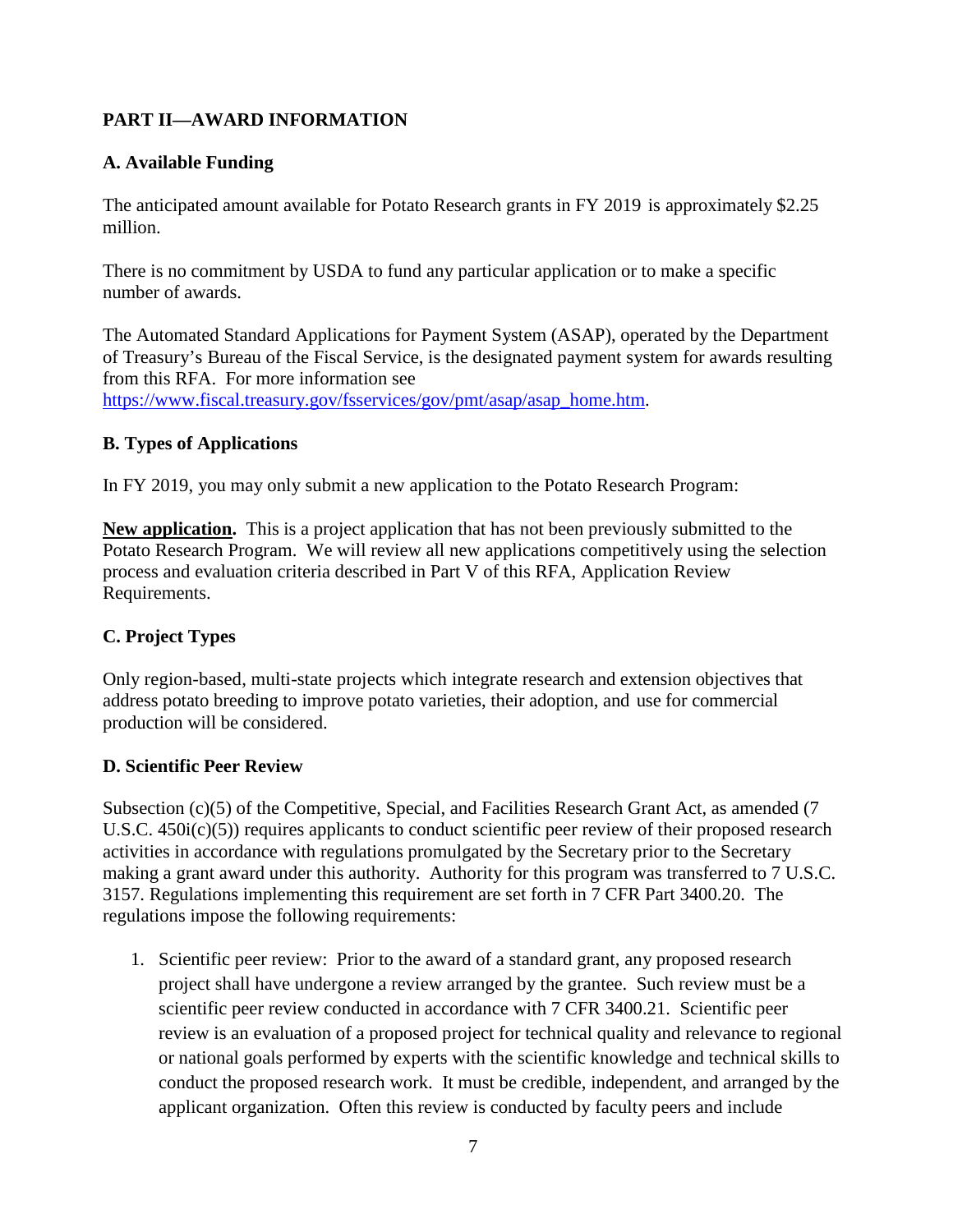industry assessment for relevance to finding solutions to regional or national challenges. It may include USDA employees, but should not be conducted solely by USDA employees. Although evidence of a scientific peer review is not required until an award is ready to be finalized, peer reviews can improve the quality of a proposal. We thus encourage applicants to have proposals peer reviewed before submission.

2. Notice of completion and retention of records: A notice of completion of the review shall be conveyed in writing to NIFA as part of the Other Attachments (Field 12. of the R&R Other Project Information Form). The written notice constitutes certification by the applicant that a review in compliance with these regulations has occurred. Applicants are not required to submit results of the review to NIFA. However, proper documentation of the review process and results should be retained by the applicant. The notice should state: "In accordance with 7 CFR 3400.21, this memo is to certify that this project [title] has undergone a scientific peer review." If this notification is included within the application, a signature is not necessary. If, however, it is submitted to NIFA after the application is submitted through Grants.gov, the memo must be on the institution's letterhead and signed by the Authorized Representative.

#### <span id="page-7-0"></span>**E. Responsible and Ethical Conduct of Research**

In accordance with sections 2, 3, and 8 of 2 CFR Part 422, institutions that conduct USDA-funded extramural research must foster an atmosphere conducive to research integrity, bear primary responsibility for prevention and detection of research misconduct, and maintain and effectively communicate and train their staff regarding policies and procedures. In the event an application to NIFA results in an award, the Authorized Representative (AR) assures, through acceptance of the award that the institution will comply with the above requirements. Award recipients shall, upon request, make available to NIFA the policies, procedures, and documentation to support the conduct of the training. See<https://nifa.usda.gov/responsible-and-ethical-conduct-research> for more information.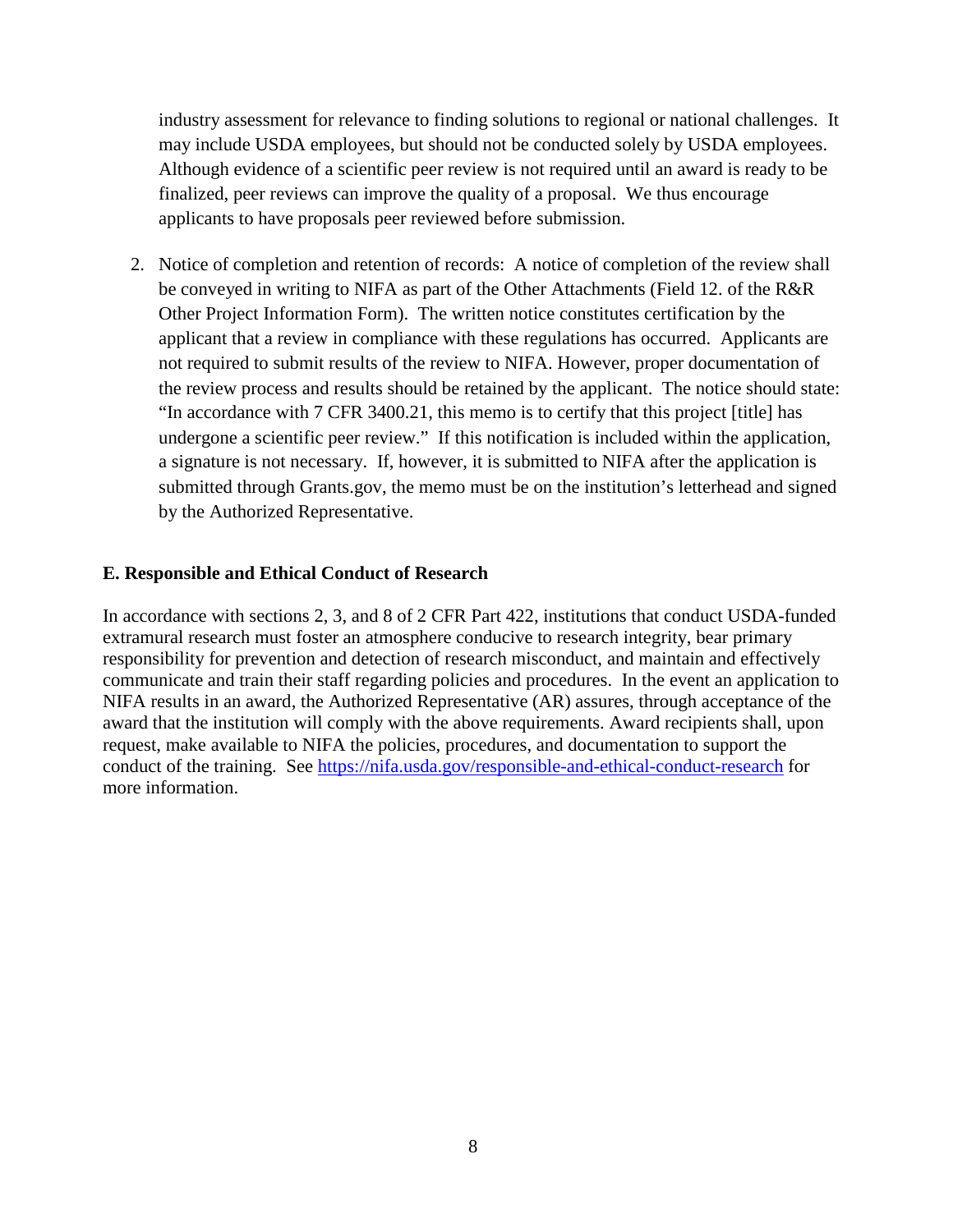## <span id="page-8-0"></span>**PART III—ELIGIBILITY INFORMATION**

## <span id="page-8-1"></span>**A. Eligible Applicants**

Applications may only be submitted by State agricultural experiment stations, land-grant colleges and universities, research foundations established by land-grant colleges and universities, colleges and universities receiving funds under the 1962 McIntire-Stennis Cooperative Forestry Research Act, Pub. L. 87-778, as amended (16 U.S.C. 582a et seq.), and accredited schools or colleges of veterinary medicine. Award recipients may subcontract to organizations not eligible to apply provided such organizations are necessary for the conduct of the project. Failure to meet an eligibility criterion by the time of application deadline may result in the application being excluded from consideration or, even though an application may be reviewed, will preclude NIFA from making an award.

For those new to Federal financial assistance, a [grants overview page](https://nifa.usda.gov/resource/grants-overview) is available on the NIFA website. This page includes information about free Grants 101 Training and other resources that are highly recommended for those seeking an understanding of Federal awards.

## <span id="page-8-2"></span>**B. Cost Sharing or Matching**

The Agriculture Improvement Act of 2018 (Pub. L. 115-334) removed the matching requirements for some NIFA competitive grants imposed by the Agricultural Act of 2014 (Pub. L. 113-79). Therefore, there are changes to the matching requirements for some funds awarded in 2019.

**For FY 2019, NIFA does not require matching support for the Potato Research program and matching resources will not be factored into the review process as evaluation criteria.**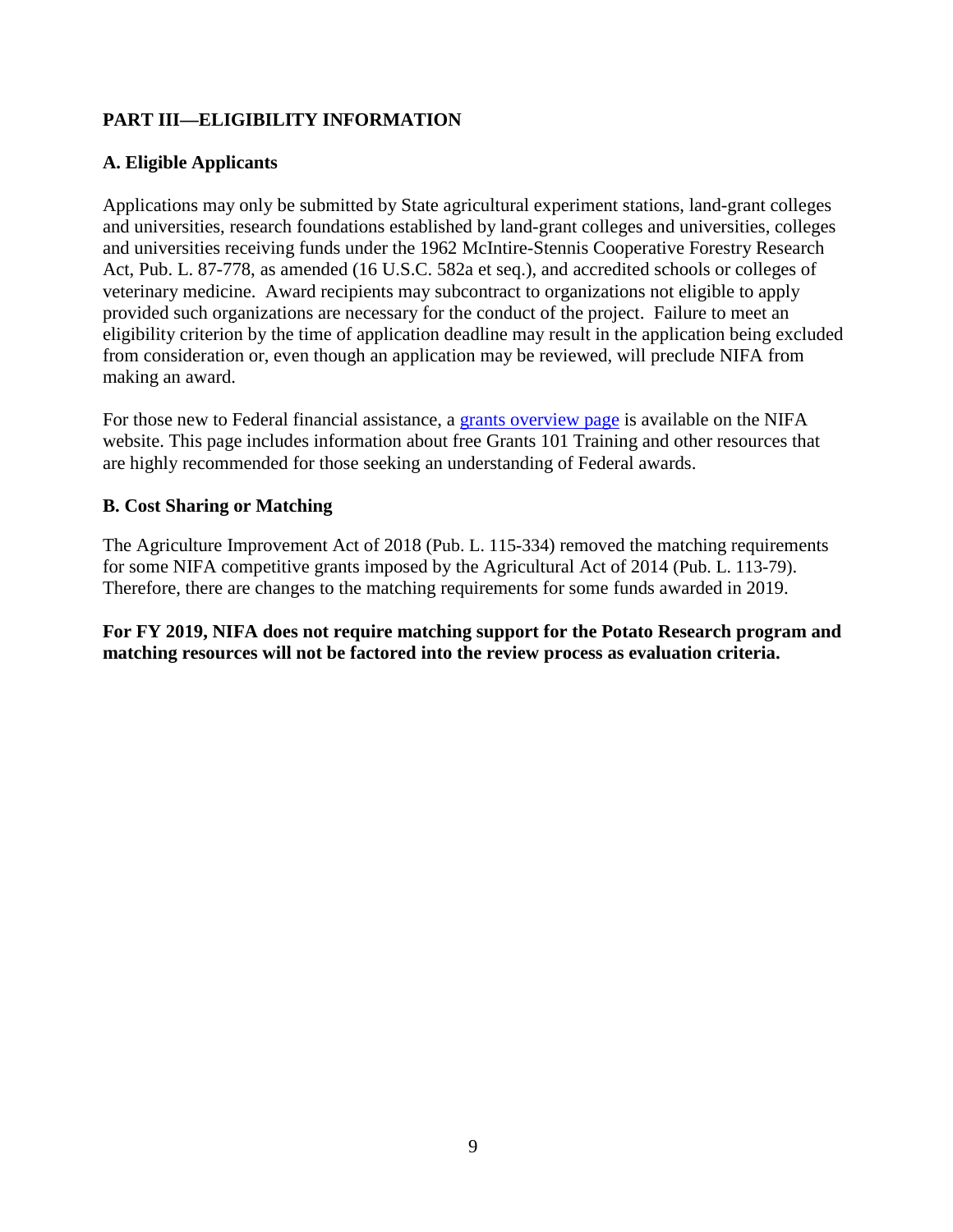## <span id="page-9-0"></span>**PART IV—APPLICATION AND SUBMISSION INFORMATION**

## <span id="page-9-1"></span>**A. Electronic Application Package**

Only electronic applications may be submitted via Grants.gov to NIFA in response to this RFA. We urge you to submit early to the Grants.gov system. For information about the pre-award phase of the grant lifecycle see [https://www.grants.gov/web/grants/learn-grants/grants-101/pre-award](https://www.grants.gov/web/grants/learn-grants/grants-101/pre-award-phase.html)[phase.html.](https://www.grants.gov/web/grants/learn-grants/grants-101/pre-award-phase.html)

## **New Users of Grants.gov**

Prior to preparing an application, we recommend that the Project Director/Principal Investigator (PD/PI) first contact an Authorized Representative (AR, also referred to as Authorized Organizational Representative, or AOR) to determine if the organization is prepared to submit electronic applications through Grants.gov. If not (e.g., the institution/organization is new to the electronic grant application process through Grants.gov), then the one-time registration process must be completed **PRIOR** to submitting an application. It can take as long as two weeks to complete the registration process so it is critical to begin as soon as possible. In such situations, the AR should go to **"Register," in the top right corner of the Grants.gov web page (or go to**  <https://www.grants.gov/web/grants/register.html>**), for information on registering the institution/organization with Grants.gov.** Part II.1 of the NIFA Grants.gov Application Guide contains detailed information regarding the registration process. Refer to item 2, below, to locate the "NIFA Grants.gov Application Guide."

## **Steps to Obtain Application Package Materials**

To receive application materials:

- 1. You must download and install a version of [Adobe Reader](https://get.adobe.com/reader/) compatible with Grants.gov to access, complete, and submit applications. For basic system requirements and download instructions, see [https://www.grants.gov/web/grants/applicants/adobe-software](https://www.grants.gov/web/grants/applicants/adobe-software-compatibility.html)[compatibility.html.](https://www.grants.gov/web/grants/applicants/adobe-software-compatibility.html) Grants.gov has a test package that will help you determine whether your current version of Adobe Reader is compatible.
- 2. To obtain the application package from Grants.gov, go to <https://www.grants.gov/web/grants/applicants/search-opportunity-package.html>and enter the funding opportunity number

## **Funding Opportunity Number: USDA-NIFA-SRGP-006734.**

Click "search". On the displayed page, click the corresponding link, "Select Package", to continue. A Grant Application Package is tied to a particular funding opportunity. You may move forms amongst different Grant Application Packages but you may ONLY submit an application to the particular funding opportunity to which the Grant Application Package is associated.

Contained within the application package is the "NIFA Grants.gov Application Guide." This guide contains an introduction and general Grants.gov instructions, information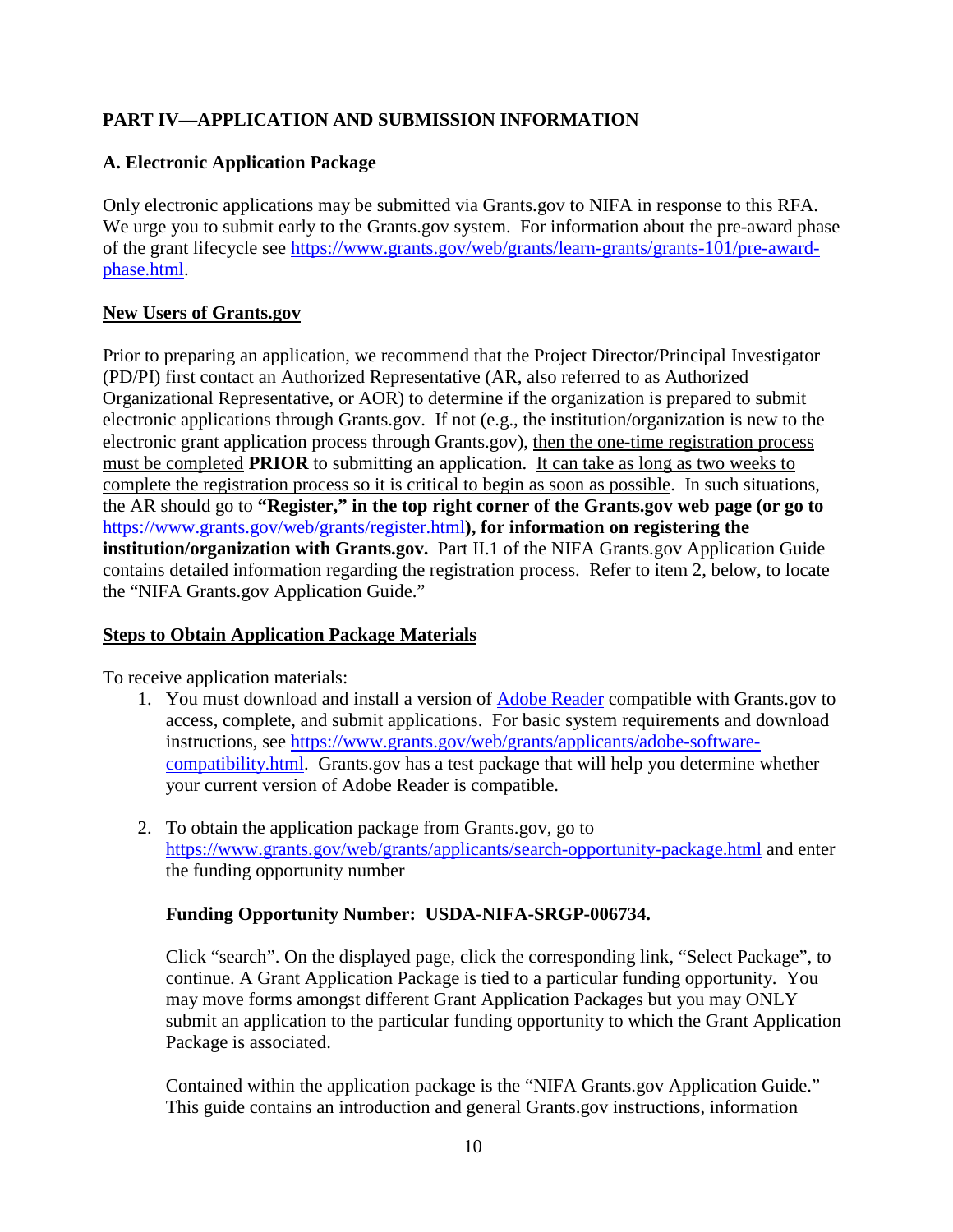about how to use a Grant Application Package in Grants.gov, and instructions on how to complete the application forms.

**If you require assistance to access the application package** (e.g., downloading or navigating Adobe forms) **or submitting the application,** refer to resources available on the Grants.gov website [\(https://www.grants.gov/web/grants/grantors/grantor-tools-and](https://www.grants.gov/web/grants/grantors/grantor-tools-and-tips.html?inheritRedirect=true)[tips.html?inheritRedirect=true\)](https://www.grants.gov/web/grants/grantors/grantor-tools-and-tips.html?inheritRedirect=true). Grants.gov assistance is also available at:

Grants.gov customer support 800-518-4726 Toll-Free or 606-545-5035 Business Hours: 24 hours a day, 7 days a week. Closed on [federal holidays.](http://www.opm.gov/policy-data-oversight/snow-dismissal-procedures/federal-holidays/) Email: [support@grants.gov](mailto:support@grants.gov)

Grants.gov iPortal (see [https://grants-portal.psc.gov/Welcome.aspx?pt=Grants\)](https://grants-portal.psc.gov/Welcome.aspx?pt=Grants): Top 10 requested help topics (FAQs), Searchable knowledge base, self-service ticketing and ticket status, and live web chat (available 7 a.m. - 9 p.m. EST). Have the following information available when contacting Grants.gov:

- Funding Opportunity Number (FON)
- Name of agency you are applying to
- Specific area of concern

## <span id="page-10-0"></span>**B. Content and Form of Application Submission**

Electronic applications are to be prepared following Parts V and VI of the NIFA Grants.gov Application Guide. This guide is part of the corresponding application package (see Section A of this part). The following is **additional information** you need to prepare an application in response to this RFA. **If there is discrepancy between the two documents, the information contained in this RFA is overriding.**

**Note the attachment requirements (e.g., PDF) in Part III, Section 3 of the guide. ANY PROPOSALS THAT ARE NON-COMPLIANT WITH THE REQUIREMENTS (e.g., content format, PDF file format, file name restrictions, and no password protected files) WILL BE AT RISK OF BEING EXCLUDED FROM NIFA REVIEW. Grants.gov does not check for NIFA required attachments or whether attachments are in PDF format; see Part III, Section 6.1 of the guide for how to check the manifest of submitted files. Partial applications will be excluded from NIFA review. We will accept subsequent submissions of an application until close of business on the closing date in the RFA (see Part V, 2.1 of the NIFA Grants.gov Application Guide for further information).** 

**For any questions related to the preparation of an application,** review the NIFA Grants.gov Application Guide and the applicable RFA. If assistance is still needed for preparing application forms content, contact:

- Email: [electronic@nifa.usda.gov](mailto:electronic@nifa.usda.gov)
- Phone:  $202 401 5048$
- Business hours: Monday through Friday,  $7$  a.m.  $-5$  p.m. ET, excluding [federal holidays.](https://www.opm.gov/policy-data-oversight/snow-dismissal-procedures/federal-holidays/)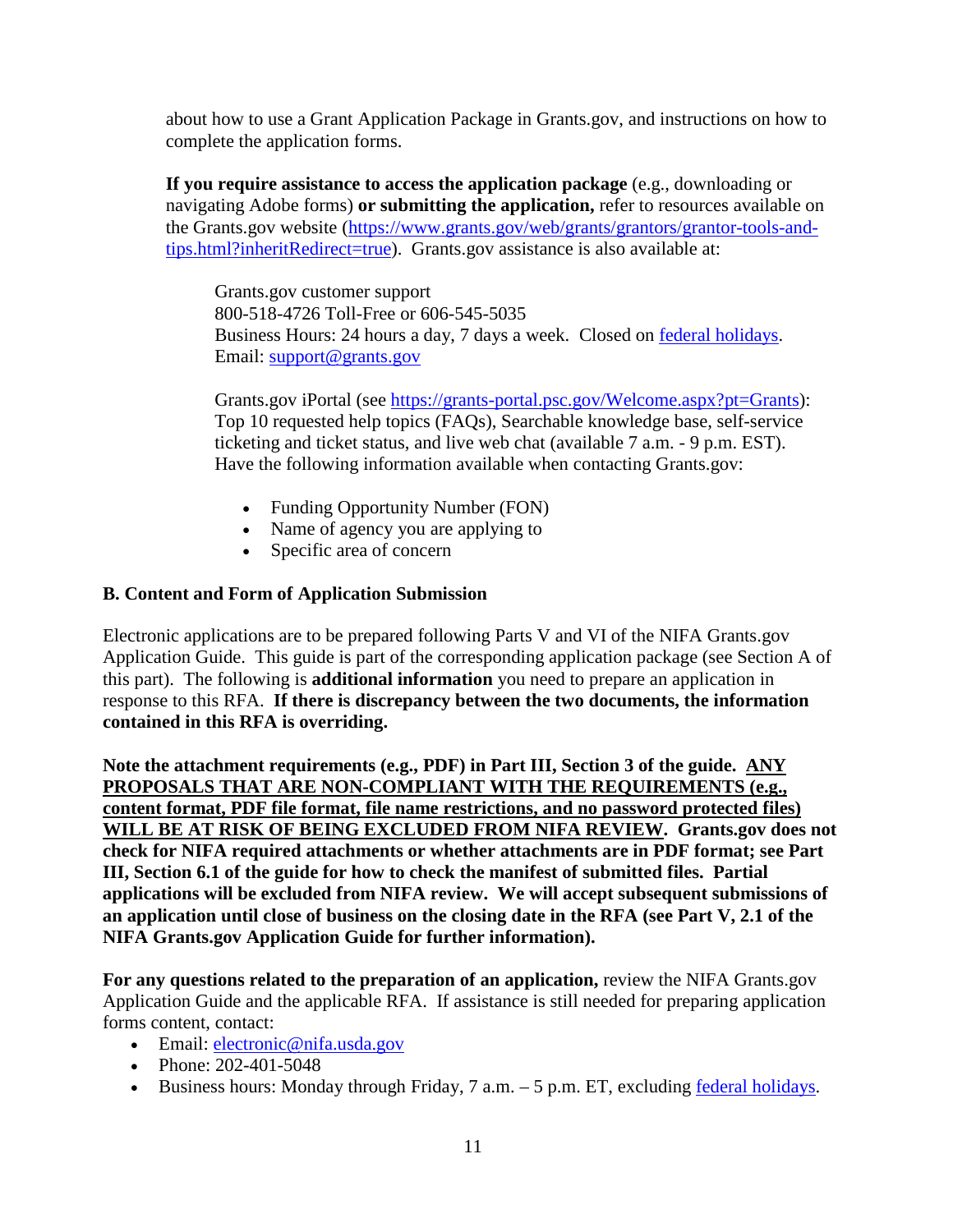#### **1. SF 424 R&R Cover Sheet**

Information related to the questions on this form is dealt with in detail in Part V, 2 of the NIFA Grants.gov Application Guide. See Part V, Section 2.17 of the NIFA Grants.gov Application Guide for the required certifications and assurances (e.g., Prohibition Against Entities Requiring Certain Internal Confidentiality Agreements).

#### **2. SF 424 R&R Project/Performance Site Location(s)**

Detailed information related to the questions on this form is available in Part V, 3 of the NIFA Grants.gov Application Guide.

#### **3. R&R Other Project Information Form**

Detailed information related to the questions on this form is available in Part V, 4 of the NIFA Grants.gov Application Guide.

#### a. **Field 7. Project Summary/Abstract.**

The summary should also include the relevance of the project to the goals of the Potato Research Program. See Part V. 4.7 of NIFA Grants.gov Application Guide for further instructions and a link to a suggested template.

#### **b. Field 8. Project Narrative.**

NOTE: The Project Narrative shall not exceed 18 pages of written text, regardless of whether it is single- or double-spaced, and up to three additional pages for figures and tables. We have established this maximum (21 pages) to ensure fair and equitable competition.

The Project Narrative must include all of the following:

- i) Introduction. Identify which of the four research areas you are applying for and the percentage of the project in each area if multiple areas are addressed. Clearly state the high priority need of the potato industry, who will benefit and how they will benefit and the research and the specific goals of the proposed research. Summarize the body of knowledge or other past activities related to your proposed research citing the work of key project personnel or others that are relevant to the project. Preliminary data or information pertinent to the proposed research should be included in this section. If you have received previous funding from this program, be sure to outline that work and describe any relationship to this new work, especially if this new proposal builds off of early work. Describe the qualifications of key personnel, adequacy of facilities, and the plant breeding and project management capability of the applicant institution.
- ii) Rationale and Significance. Concisely present the rationale behind the proposed research as it relates to the goals of this RFA as well as the specific research area (section IC) you will be addressing. This section should address:
	- a. The priority-setting process and method of engaging stakeholder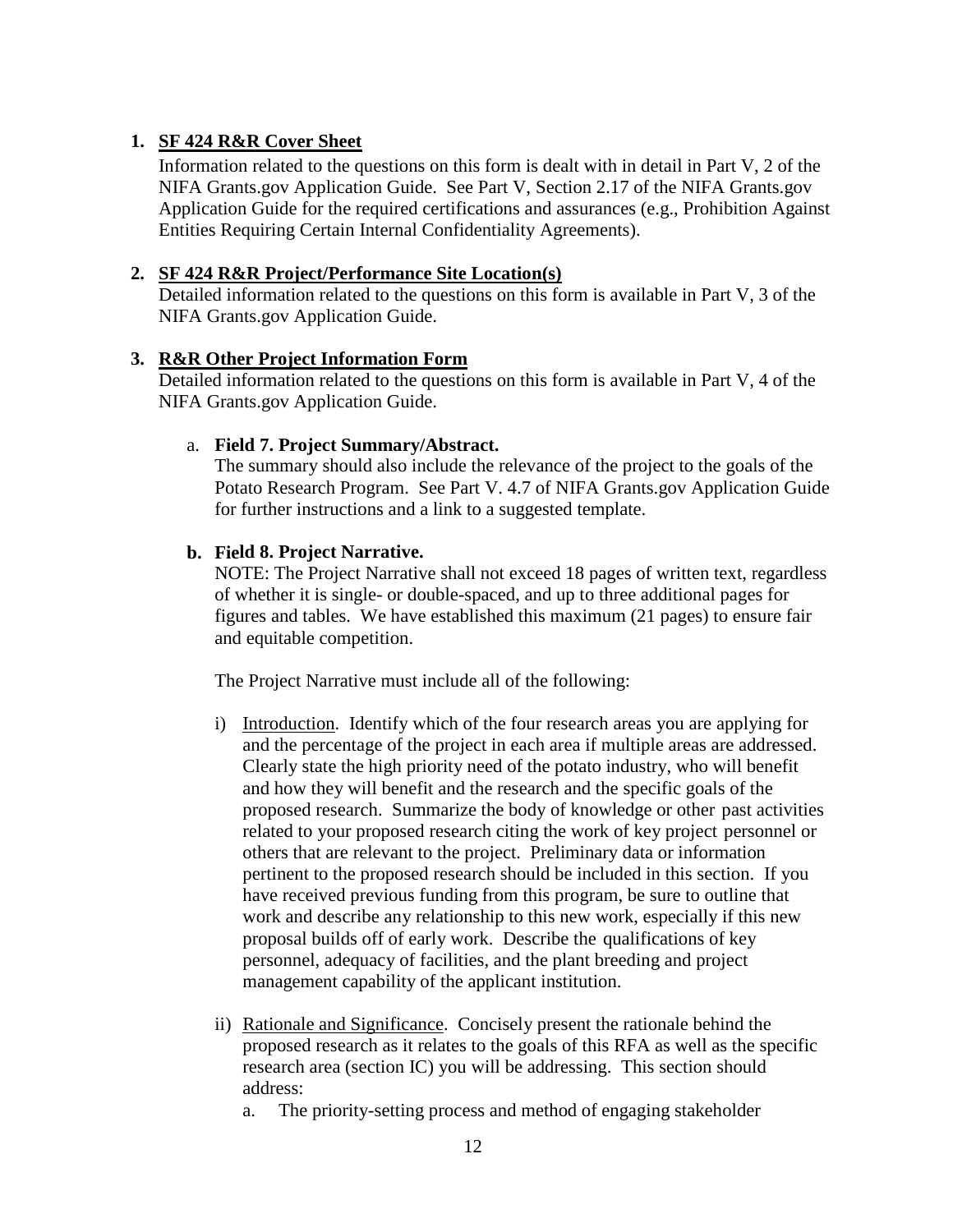involvement and enlisting their support in problem identification, planning, implementation of the research, evaluation, and utilization of results.

- b. The application of your research to the long-range enhancement of the potato industry and U.S. agriculture.
- c. Describe any coordination of your research in national or regional efforts, and how this research complements other work conducted by land-grant and other universities, Federal agencies, and industry. This may include utilization of Hatch and Hatch Multistate support, and industry funding and other resources contributing to the project.
- d. Discuss the contributions and novel ideas that the proposed project offers.
- iii) Objectives. All applications must include a statement(s) of specific objectives of the proposed effort in clear, concise, complete, and logically arranged terms.
- iv) Approach. Describe how you will address each stated objective. Include in your approach:
	- a. Methods to be used in carrying out the research and extension components.
	- b. Means by which results will be analyzed, assessed, and interpreted.
	- c. A detailed description of how you will communicate your findings and transfer your genetic materials, relevant information, and other technologies to specific, intended commercial users (Information Dissemination Plan).
	- d. A brief description of the overall potato breeding program and its capabilities, including a clear description of each team members' role and responsibility to this project.
	- e. For the entire project, a timeline that outlines all important phases as a year-by-year function of time, including periods beyond the grant funding period.
- v) Expected outcomes and benefit. Projects must include a clear description of expected accomplishments; the resulting potential benefits to the potato industry (specify which segments); and how the research's progress and benefits (outputs and outcomes) will be tracked and measured. This section can include:
	- a. Anticipated specific uses and users of new genetic materials or other products.
	- b. Specific changes in knowledge about potato and its performance that will directly result from your research. Also, present the status and expected advancement to the market place of new plant materials, information, or other technology components measured as technology readiness level (TRL).
	- c. Performance measures that can be reported such as number of acres planted to a new potato variety, increased potato sales, relative changes in land use or production efficiencies, or changes in market share.
	- d. Estimated increases in profit or risk reductions when growing potato, or other quantitative measures impact.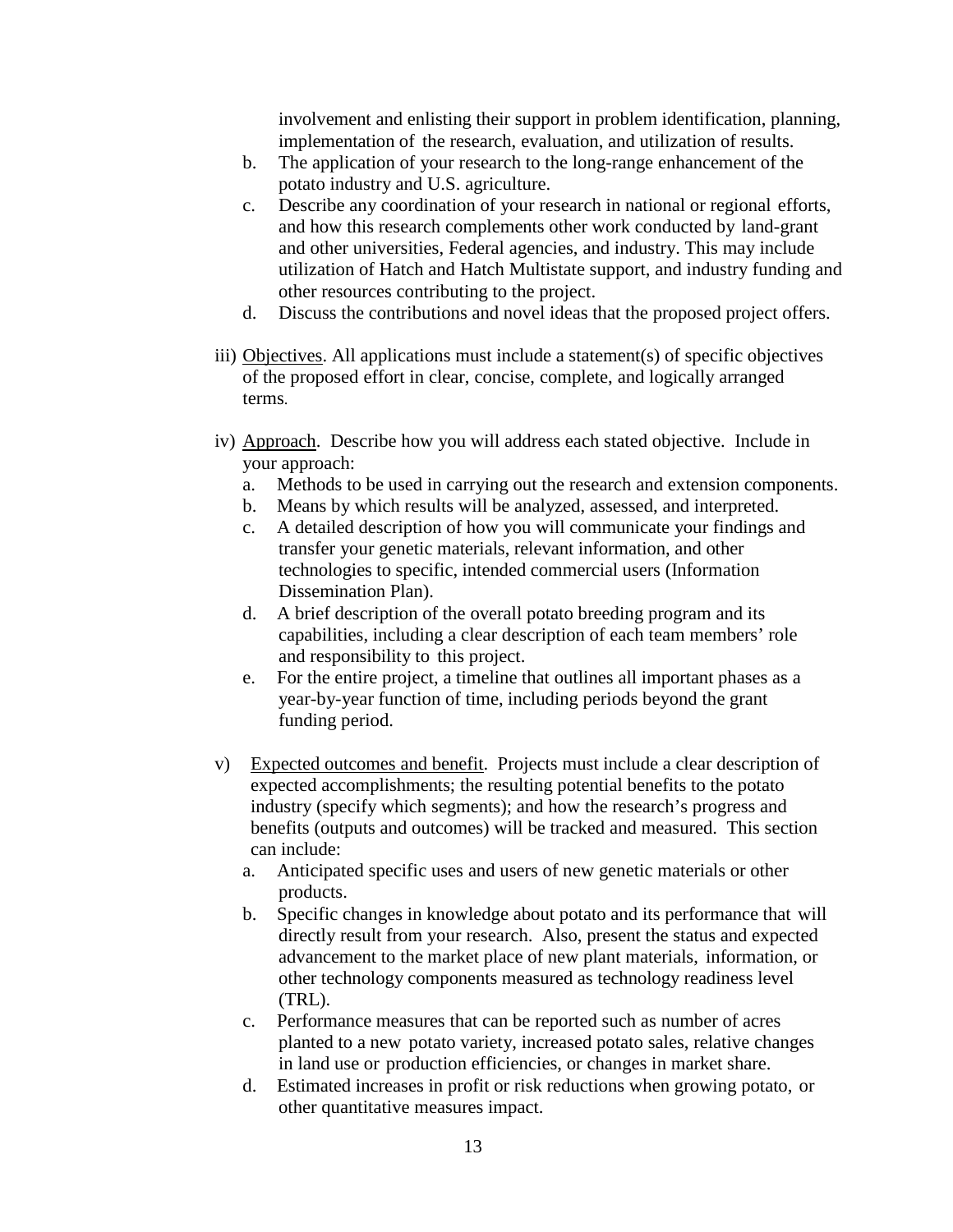e. Describe the potential long-term benefits of utilizing the new technology based on current knowledge and practice, and the estimated impact on the potato industry and American agriculture.

**NOTE:** Appendices to the Project Narrative are allowed if they are directly germane to the proposed project. Do not add appendices to circumvent the page limit.

#### **c. Field 12. Add Other Attachments**

See Part V. Section 4.12 of the NIFA Grants.gov Application Guide (Field 12 on the form) for instructions for this field.

- i) **Collaborative Arrangements**: If it will be necessary to enter into formal consulting or collaborative arrangements with others, such arrangements should be fully explained and justified. If the consultants or collaborators are known at the time of application, a vitae or resume should be provided. In addition, evidence (e.g., signed letter of support) should be provided that the collaborators involved have agreed to render these services. Letters of collaboration must be signed by the respective ARs for both the applicant and the collaborator. The applicant also will be required to provide additional information on consultants and collaborators in the budget portion of the application, such as rate of pay.
- ii) **Scientific Peer Review Certification Documentation**. Notice that the scientific peer review has been completed should be included in the application (see Part II, D. item 2.).
- iii) **Industry Support Letter** (see Part I, C).
- iv) **Technology Readiness Level (TRL) (Mandatory filled form, in addition to project narrative):** It is mandatory that applicants include information on the readiness status for commercial use of information or technology components developed through this program. Each project is required to submit a project level technology readiness table in addition to individual readiness levels for each technology the project addresses. In addition, the technology development will be paired with outcomes that will create a full project view of the commercial value of the project's objectives. Details on how this information is required to be formatted can be found within the Crop Research TRL Worksheet, available as a program specific resource on the NIFA website: [https://nifa.usda.gov/program/agronomic-forage-crops-program.](https://nifa.usda.gov/program/agronomic-forage-crops-program)

v) **Management Plan (Mandatory, one to two pages, in addition to project narrative):** The management plan is to be clearly articulated and include an organizational chart, administrative timeline, and a description of how the project will be governed, as well as a strategy to enhance coordination, collaboration, communication, and data sharing and reporting among members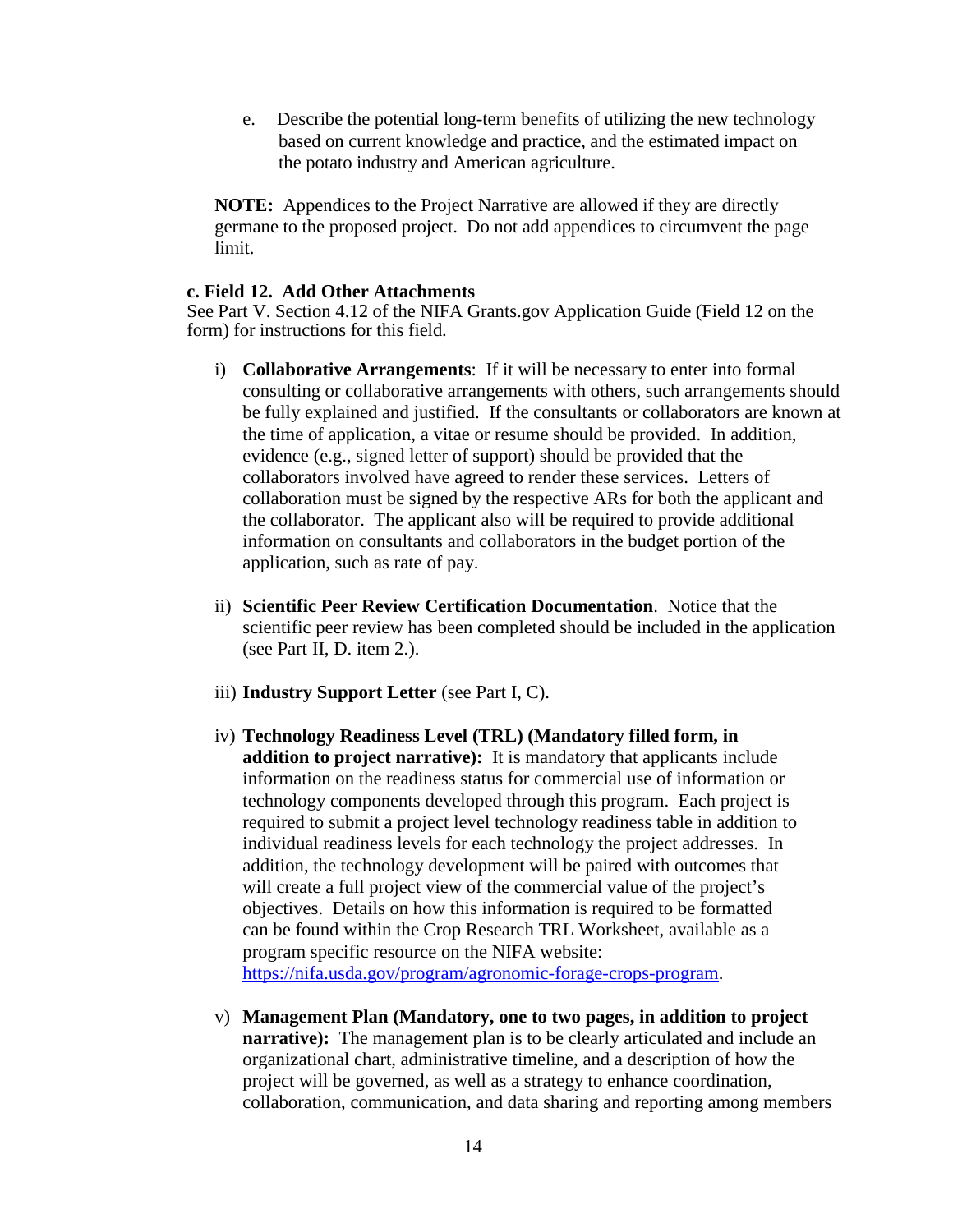of the project team. The plan must also address how the project will be sustained beyond termination of an award, if relevant.

The management plan should describe how the quality, expected measurable outcomes, and potential impacts for the proposed research, education and/or extension will be evaluated. Please include rationale for each role, and how the individual will function effectively to support the goals and objectives of the project. The plan must demonstrate how partners contribute to project assessment.

In addition, applications must provide a description and budgeted plan for releasing germplasm, cultivars, or other genetic resources that is compliant with the [Research Terms and Conditions](https://www.nsf.gov/pubs/policydocs/rtc/agencyspecifics/nifa_1014.pdf) that govern NIFA-funded projects in the areas of plant breeding, genetics and genomics. These Research Terms and Conditions can be found at: <https://www.nsf.gov/awards/managing/rtc.jsp>. The following sections are particularly relevant: Genetic Resources from Outside of the U.S (page 5); Patents and Inventions including Plant Variety Protection (pages 6-8); and Release of Animal or Plant Genome Sequence Data and Distribution of Animal or Plant Genomic Resources, and the Release or Distribution of Plant Germplasm (pages 10-12).

vi) **Data Management Plan.** A Data Management Plan (DMP) is required and is to clearly articulate how the project director (PD) and co-PDs plan to manage and disseminate the data generated by the project. The DMP will be considered during the merit review process (see Part V, B.). **See Part III Section 3.1 of the NIFA Grants.gov Application Guide for NIFA attachment specifications**.

The requirements for preparation and inclusion of a DMP in your application are included on the following web page, [https://nifa.usda.gov/resource/data](https://nifa.usda.gov/resource/data-management-plan-nifa-funded-research-projects)[management-plan-nifa-funded-research-projects.](https://nifa.usda.gov/resource/data-management-plan-nifa-funded-research-projects) Also included on the web page are FAQs and information about accessing examples of DMPs. DMP components a. through e., below, are examples of information accessible through that web page:

- a. Expected Data Type: Describe the type of data (e.g. digital, non-digital) and how they will be generated (lab work, field work, surveys, etc.). Are these primary or metadata?
- b. Data Format: For scientific data to be readily accessible and usable it is critical to use an appropriate community-recognized standard and machine readable formats when they exist. The data should preferentially be stored in recognized public databases appropriate for the type of research conducted. Regardless of the format used (notebook, samples, images, spreadsheet, etc.), that data set should contain enough information to allow independent investigators to understand, validate, and use the data.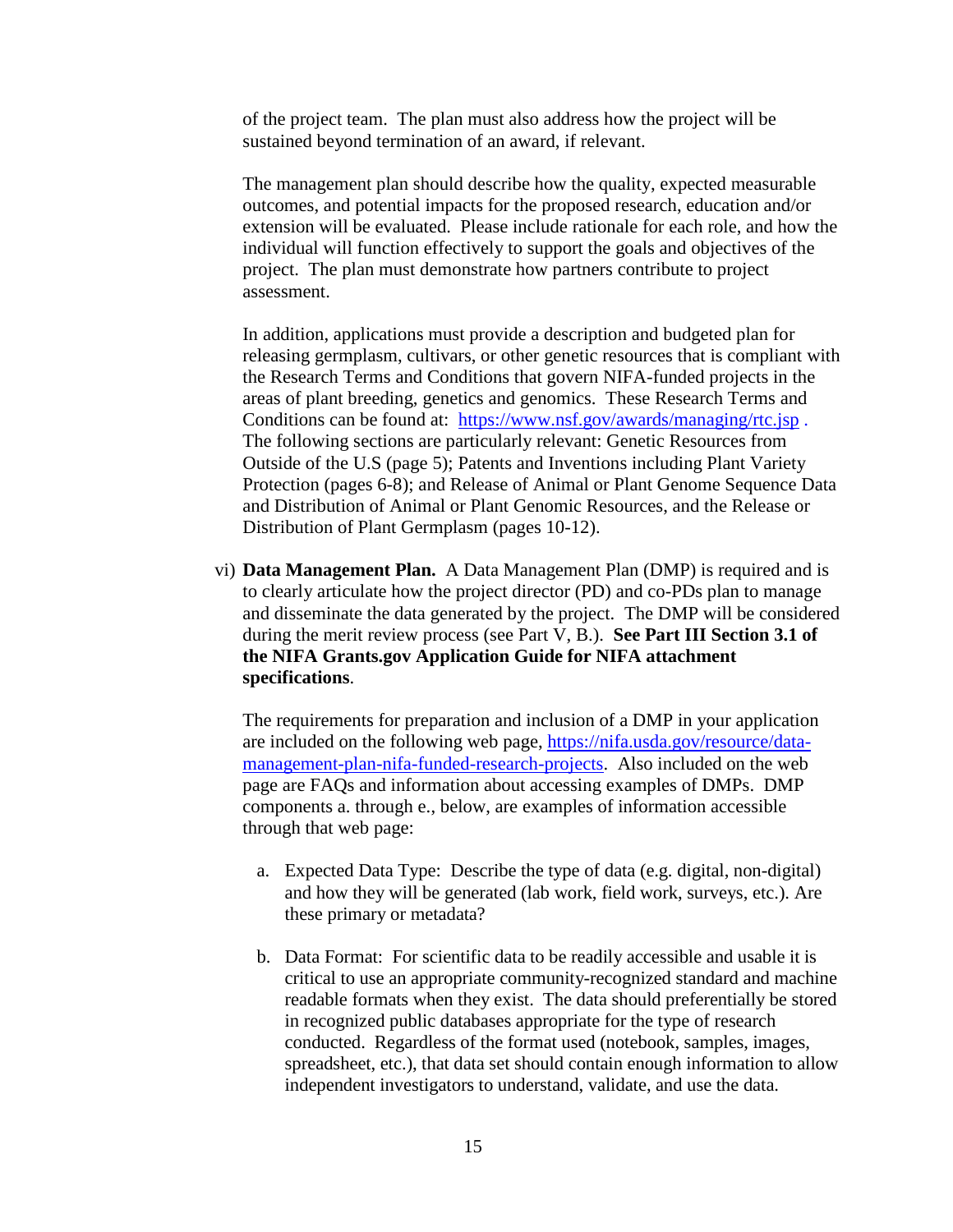- c. Data Storage and Preservation: Applicants should outline strategies, tools, and contingency plans that will be used to avoid data loss, degradation, or damage during the project and long term.
- d. Data Sharing and Public Access: Describe your data access and sharing procedures during and after the grant. Provide any restrictions such as copyright, confidentiality, patent, appropriate credit, disclaimers, or conditions for use of the data by other parties.
- e. Roles and Responsibilities: Who will ensure implementation? This is particularly important for multi- investigator and multi-institutional projects. Provide a contingency plan in case key personnel leave the project. Also, what resources will be needed for the DMP? If funds are needed, have they been added to the budget request and budget narrative? Projects must budget sufficient resources to develop and implement the proposed DMP.

#### **4. R&R Senior/Key Person Profile (Expanded)**

Detailed information related to the questions on this form is available in Part V, 5 of the NIFA Grants.gov Application Guide. This section of the guide includes instructions about senior/key person profile requirements, and details about the biographical sketch and the current and pending support, including a link to a suggested template for the current and pending support.

#### **5. R&R Personal Data**

As noted in Part V, 6 of the NIFA Grants.gov Application Guide, the submission of this information is voluntary and is not a precondition of award. Part V.6 also notes the importance and use of the information.

#### **6. R&R Budget**

Detailed information related to the questions on this form is available in Part V, 7 of the NIFA Grants.gov Application Guide.

#### **Project Director Meeting:**

It is the intent of the Potato Research Program to require the awardee or designee to attend one project director meeting during each year of the term of their project. For the purposes of budget development, applicants are required to request funds for travel for attending such a meeting. The request for these funds should be clearly indicated in the budget narrative section of the application.

**Indirect Costs.** For further information and instructions regarding indirect costs, refer to Part V, section 7.9 of the NIFA Grants.gov Application Guide. For indirect cost funding restrictions, refer to Part IV, D. of this RFA.

#### **7**. **Supplemental Information Form**

Detailed information related to the questions on this form is available in Part VI, 1 of the NIFA Grants.gov Application Guide.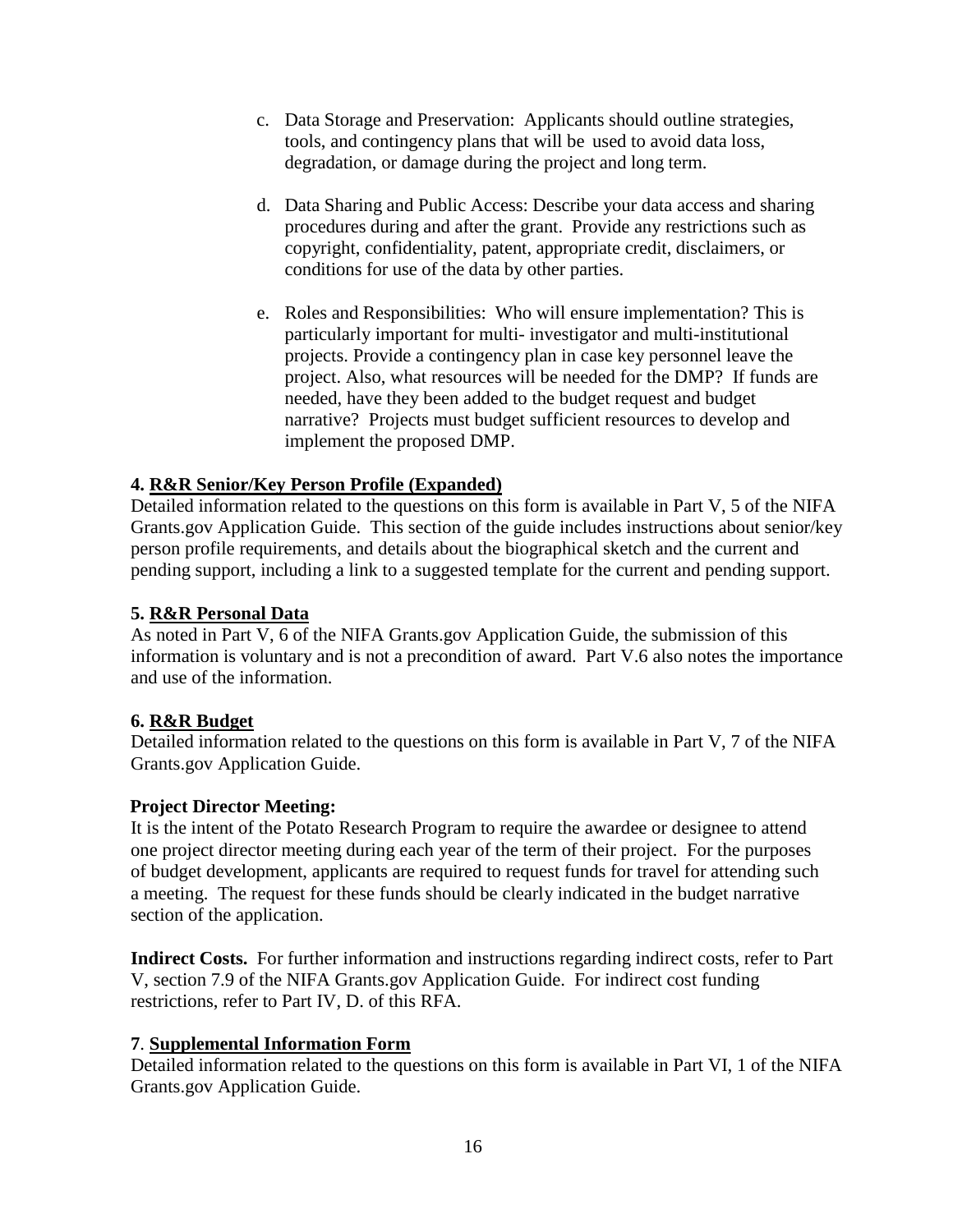- **a. Field 2. Program to which you are applying.** Enter the program code name (i.e., enter "Potato Research") and the program code (i.e., enter "AN"). Note that accurate entry of the program code is very important for proper and timely processing of an application.
- **b. Field 8. Conflict of Interest List**. See Part VI, 1.8 of the NIFA Grants.gov Application Guide for further instructions and a link to a suggested template.

## **8. Representations Regarding Felony Conviction and Tax Delinquent Status for Corporate Applicants**

This is a required form for corporate applicants. See Part VI, 2 of the NIFA Grants.gov Application Guide for a description of the term, "corporation," and detailed information related to the questions on this form.

## <span id="page-16-0"></span>**C. Submission Dates and Times**

We recommend that you conduct an administrative review of the application before submission of it via Grants.gov to ensure that it complies with all preparation instructions. An application checklist is included in Part VII of the NIFA Grants.gov Application Guide to assist with this review.

The Potato Research program also has unique requirements, such as present status and expected advancement assessment of information or technology components towards the market place measured as technology readiness level (TRL). Applicants should ensure that all required components are included.

While the checklist should be used to check the application for completeness, the application should be checked for the following required item(s). This is not an exhaustive list of required items; it only serves to highlight items that may be overlooked. The list includes:

- Crop Research Technology Readiness Level (TRL) description of information and technology advancement
- Budget: Shows two years with associated budget narrative
- Management Plan and Data Management Plan
- Current and Pending Support forms for each PD and Co-PD
- Signed Tax and Felony Certification Form
- Letter of support from industry group

## **Instructions for submitting an application are included in Part IV, Section 1.5 of the NIFA Grants.gov Application Guide.**

Applications must be received by Grants.gov by **5 p.m. Eastern Time on May 21, 2019**. Applications received after this deadline will normally not be considered for funding.

**If you have trouble submitting an application to Grants.gov, you should FIRST contact the Grants.gov Help Desk to resolve any problems. Keep a record of any such correspondence. See Part IV. A for Grants.gov contact information.**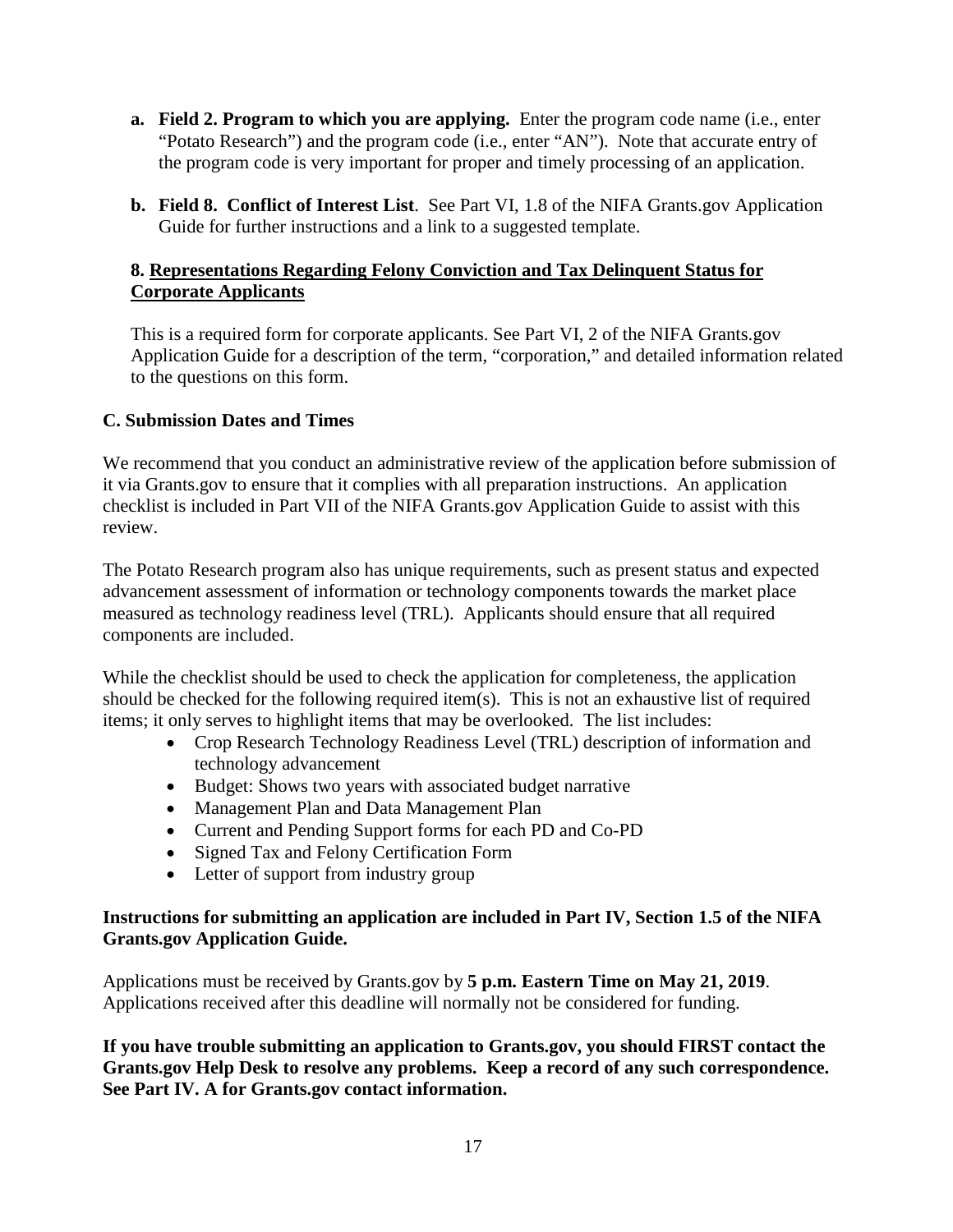We send email correspondence to the AR regarding the status of submitted applications. We strongly encourage you to provide accurate email addresses, where designated, on the SF-424 R&R Application for Federal Assistance.

If the AR has not received correspondence **from NIFA** regarding a submitted application within 30 days of the established deadline, contact the Agency Contact identified in Part VII of the RFA and request the proposal number assigned to the application. **Failure to do so may result in the application not being considered for funding by the peer review panel. Once the application has been assigned a proposal number, you should cite this number on all future correspondence.**

#### <span id="page-17-0"></span>**D. Funding Restrictions**

Per Section 1462(a) and (c) of the National Agricultural Research, Extension, and Teaching Policy Act of 1977 (NARETPA) Indirect Costs is not allowed for the Special Research Grants Program Potato Research.

NIFA has determined that grant funds awarded under this authority may not be used for the renovation or refurbishment of research, education, or extension space; the purchase or installation of fixed equipment in such space; or the planning, repair, rehabilitation, acquisition, or construction of buildings or facilities.

All costs being charged to this award must be incurred within the project period. If a project is selected for funding, additional information may be requested from the applicant.

#### <span id="page-17-1"></span>**E. Other Submission Requirements**

**You should follow the submission requirements noted in Part IV, Section 1.5 in the document entitled "NIFA Grants.gov Application Guide."** 

For information about the **status of a submitted application**, see Part III, Section 6 of the NIFA Grants.gov Application Guide.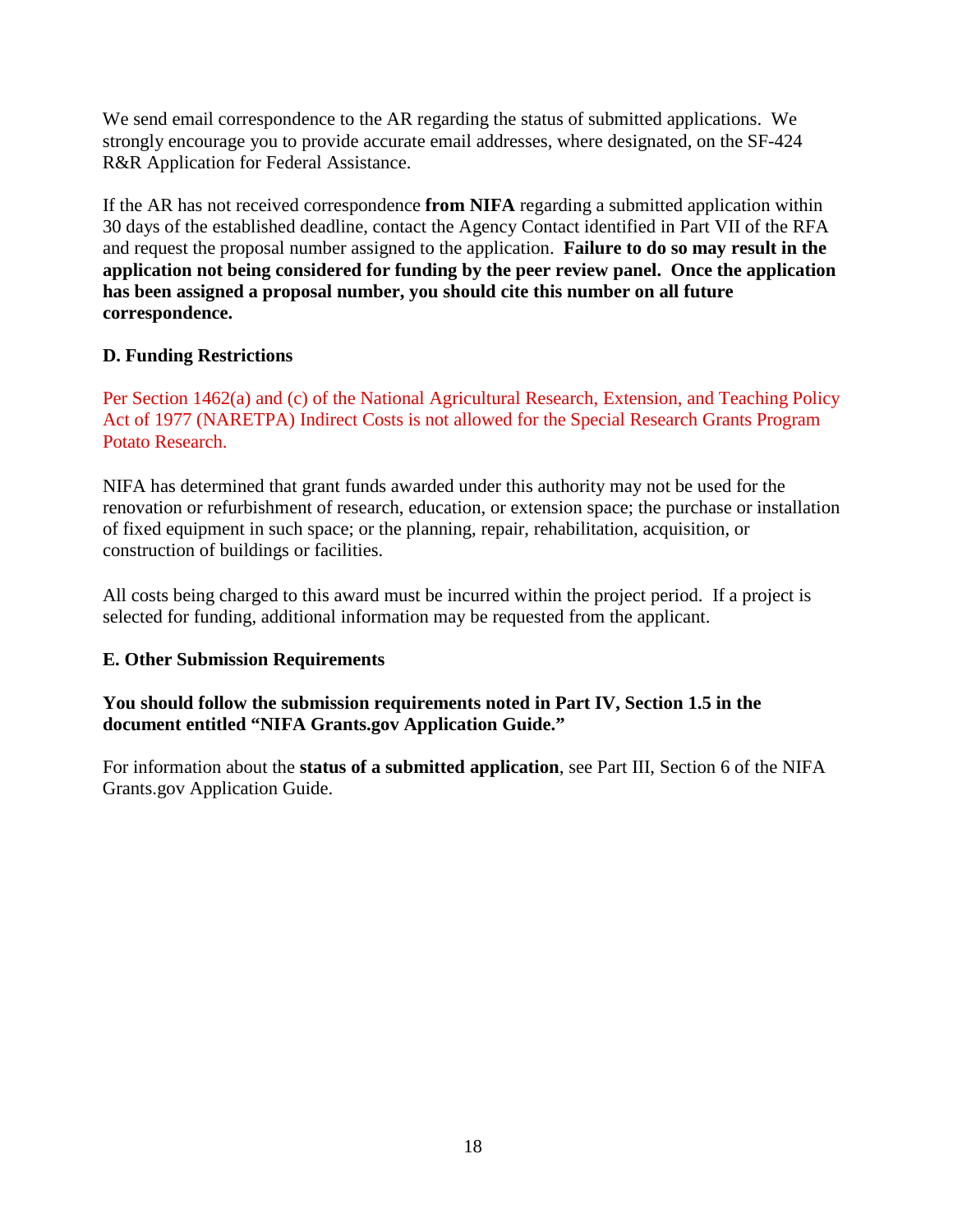## <span id="page-18-0"></span>**PART V—APPLICATION REVIEW REQUIREMENTS**

## <span id="page-18-1"></span>**A. General**

We evaluate each application in a two-part process. First, we screen each application to ensure that it meets the administrative requirements as set forth in this RFA. Second, a technical review panel will evaluate applications that meet the scientific requirements.

We select reviewers based upon their training and experience in relevant scientific, extension, or education fields, taking into account the following factors:

- The level of relevant formal scientific, technical education, or extension experience of the individual, as well as the extent to which an individual is engaged in relevant research, education, or extension activities;
- The need to include experts from various areas of specialization within relevant scientific, education, or extension fields;
- The need to include other experts (e.g., producers, resource conservation managers, shippers, wholesalers, and consumers) who can assess relevance of the applications to targeted audiences and to program needs;
- The need to include experts from a variety of organizational types (e.g., colleges, universities, industry, state and federal agencies, and private profit and non-profit organizations) and geographic locations;
- The need to maintain a balanced composition with regard to minority and female representation and an equitable age distribution; and
- The need to include reviewers who can judge the effective usefulness of each application to producers and other potato production and supply chain participants, as well as consumers and the general public.

After each peer review panel has completed its deliberations, the responsible program staff of the Potato Research Program will recommend that your project be approved for support from currently available funds or be declined due to insufficient funds or unfavorable review.

NIFA reserves the right to negotiate with the PD/PI and/or with the submitting organization or institution regarding project revisions (e.g., reductions in the scope of work, funding level, period, or method of support) prior to recommending any project for funding.

We will send copies of reviews, *not* including the identity of reviewers, and a summary of the panel comments to the PD after the review process has been completed.

## <span id="page-18-2"></span>**B. Evaluation Criteria**

A reviewer's written evaluation entails two levels of assessment. First, the reviewer summarizes how well the application addressed each evaluation criterion. After the application has been assessed for strengths and weaknesses of each criterion, the reviewer then evaluates the overall likelihood that the project will have significant outcome and impact. These written reviews are used to begin panel discussions with other reviewers serving on the peer review panel. Through these discussions, peer review panelists come to consensus on the final rating and ranking of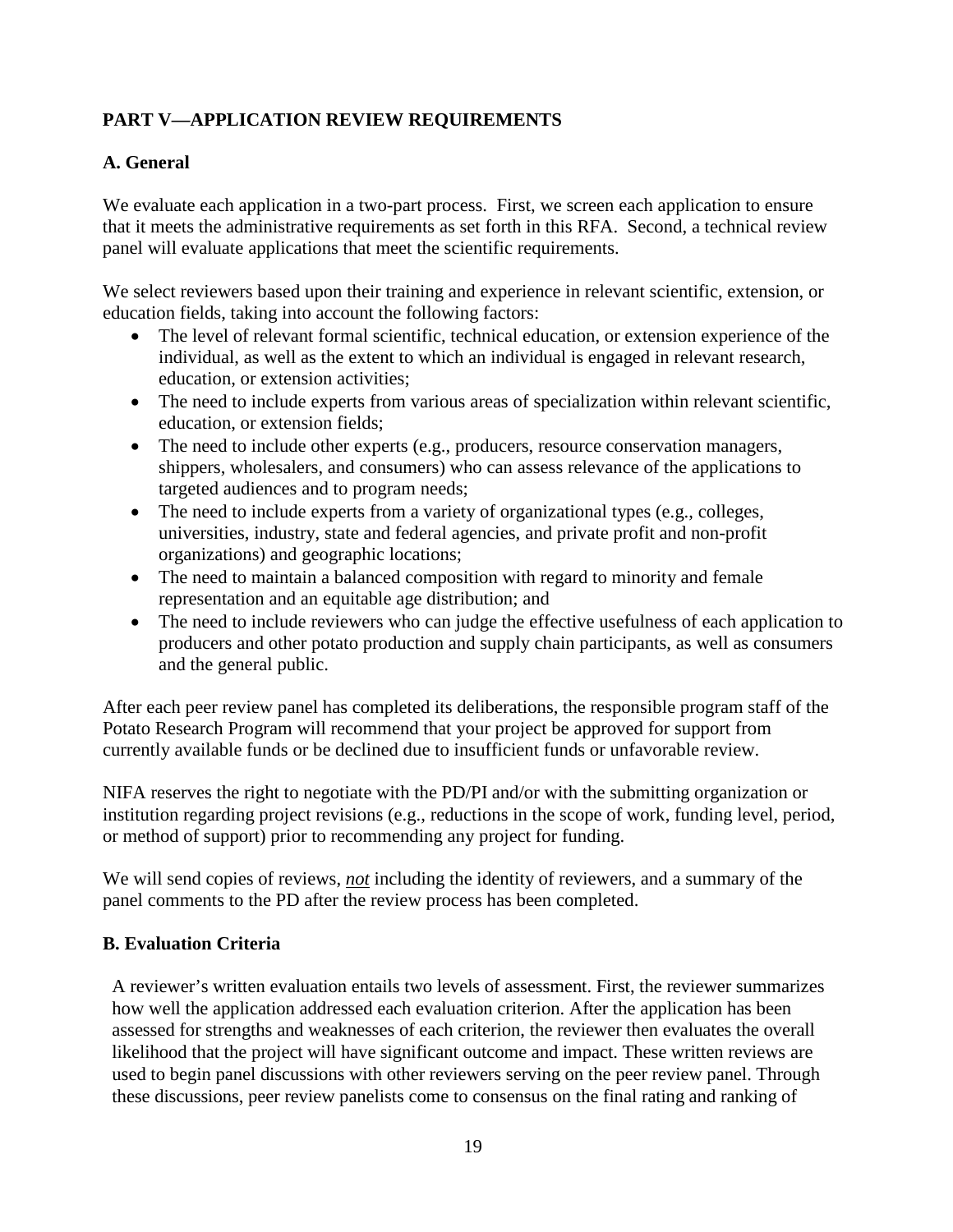proposals. A complete description of NIFA's peer review process can be found at the NIFA website: [https://nifa.usda.gov/resource/nifa-peer-review-process-competitive-grant-applications.](https://nifa.usda.gov/resource/nifa-peer-review-process-competitive-grant-applications)

We will use the evaluation criteria below to review applications submitted in response to this RFA:

- 1. **RFA alignment** (5 points). Application clearly states which RFA research area(s) will be addressed, and the specified objectives are relevant to RFA purpose and priorities.
- 2. **Design** (60 points). Each of the following components will be considered:
	- The application's methodologies and analytical approaches are appropriate to project objectives, have high scientific merit and effectively integrate the research and extension activities. (25 pts)
	- The application demonstrates a "whole systems approach"; that is a compelling understanding of the problem(s) it will address, the regional production system as a whole, and how the proposed solution(s) will contribute to both. (5 pts)
	- Data Management Plan (DMP) is appropriate, clearly described, and feasible (5 pts).
	- Project is well planned and potentially attainable within project time, scope, and budget. A clear distinction between past work and future work should be described. (The Crop Research TRL (see I.C.) can be used to explain the differences in past and proposed future research.) (10 pts)
	- Awareness of previous or alternative approaches are identified and explained when necessary. Even if a single component is the focus of the project, the proposal must provide a thorough analysis of the broader systems context for why that component is critical. (5 pts)
	- Project feasibility, or likelihood it will help maintain potato as a crop grown in the U.S. and advance the science. (10 pts)
- 3. **Appropriateness of budget** (5 points). Budget allocations reflect the personnel and tasks associated with the activities needed to accomplish the objectives. The budget plan describes how this program's funding complements other funding sources including Federal capacity and competitive funds, and state, industry, and other kinds of support.
- 4. **A region-based, multi-state, and industry-engaged approach** (10 points). The application documents the necessary collective expertise in biological sciences, physical sciences, engineering, socio-economic sciences, extension, and program evaluation, as well as participation from principal stakeholders and partners. Qualifications of project personnel and engagement with industry are clearly demonstrated. How these experts collaborate to reach project goals, increasing the sustainability, productivity and profitability of the potato industry, should be well described.
- 5. **Outreach plan** (20 points). Application includes a detailed extension engagement and outreach plan and schedule for how 1) team interacts with interested communities (e.g. farmers) to understand need and 2) new genetic materials, information, knowledge, and technology will be delivered to those served by the project. A description of how extension outreach impacts will be measured and reported is also included.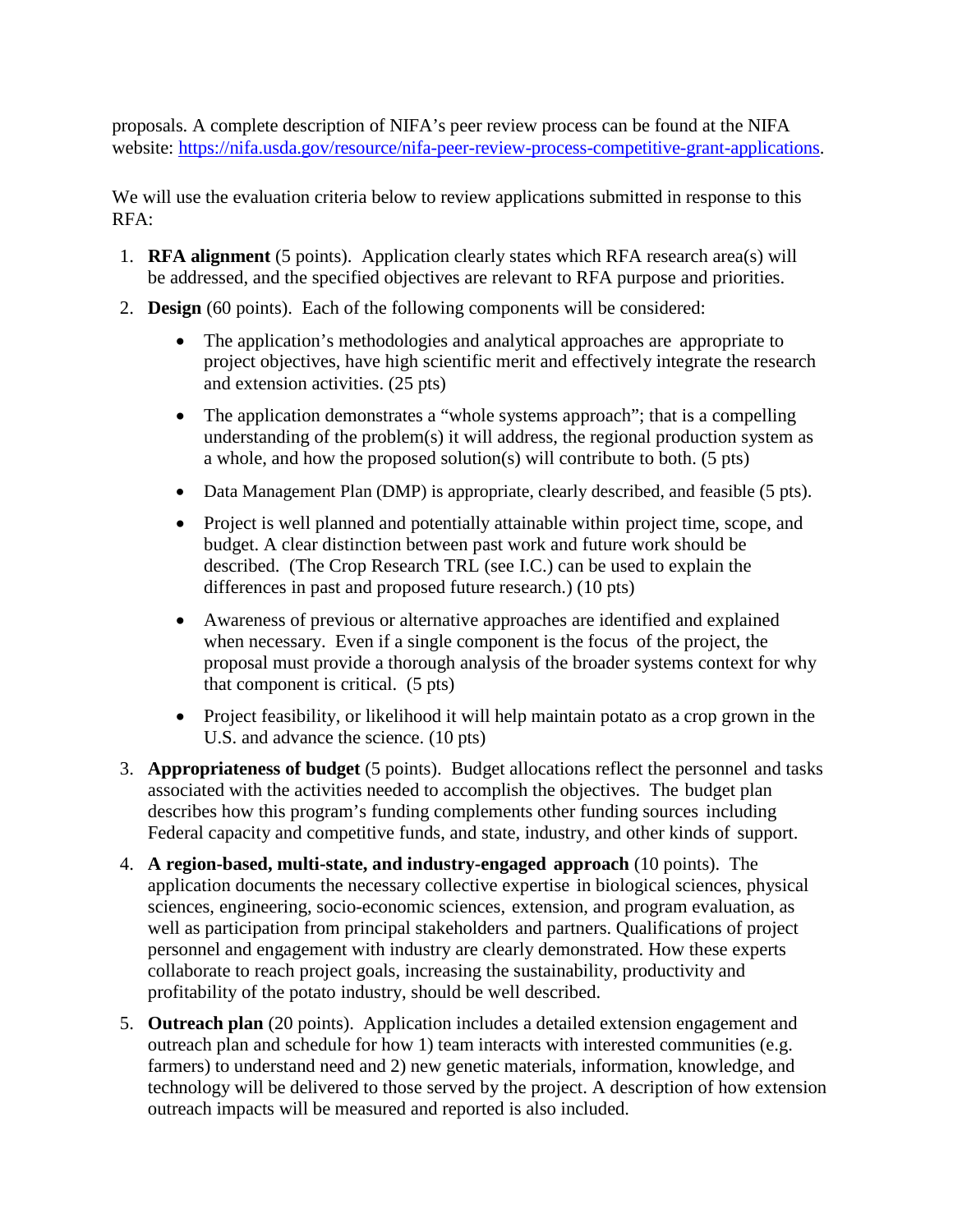## <span id="page-20-0"></span>**C. Conflicts of Interest and Confidentiality**

During the peer evaluation process, we take extreme care to prevent any actual or perceived conflicts of interest that may impact review or evaluation. See [https://nifa.usda.gov/resource/nifa-peer-review-process-competitive-grant-applicationsf](https://nifa.usda.gov/resource/nifa-peer-review-process-competitive-grant-applications)or further information about conflicts of interest and confidentiality as related to the peer review process.

## <span id="page-20-1"></span>**D. Organizational Management Information**

Specific management information relating to an applicant shall be submitted one-time, with updates on an as-needed basis. This requirement is part of the responsibility determined prior to the award of a grant identified under this RFA, if such information has not been provided previously under this or another NIFA program. We will provide you copies of forms recommended for use in fulfilling these requirements as part of the pre-award process. Although an applicant may be eligible based on its status as one of these entities, there are factors that may exclude an applicant from receiving federal financial and nonfinancial assistance and benefits under this program (e.g., debarment or suspension of an individual involved or a determination that an applicant is not responsible based on submitted organizational management information).

#### <span id="page-20-2"></span>**E. Application Disposition**

An application may be withdrawn at any time before a final funding decision is made regarding the application. Each application that is not selected for funding, including those that are withdrawn, will be retained by NIFA for a period of three years.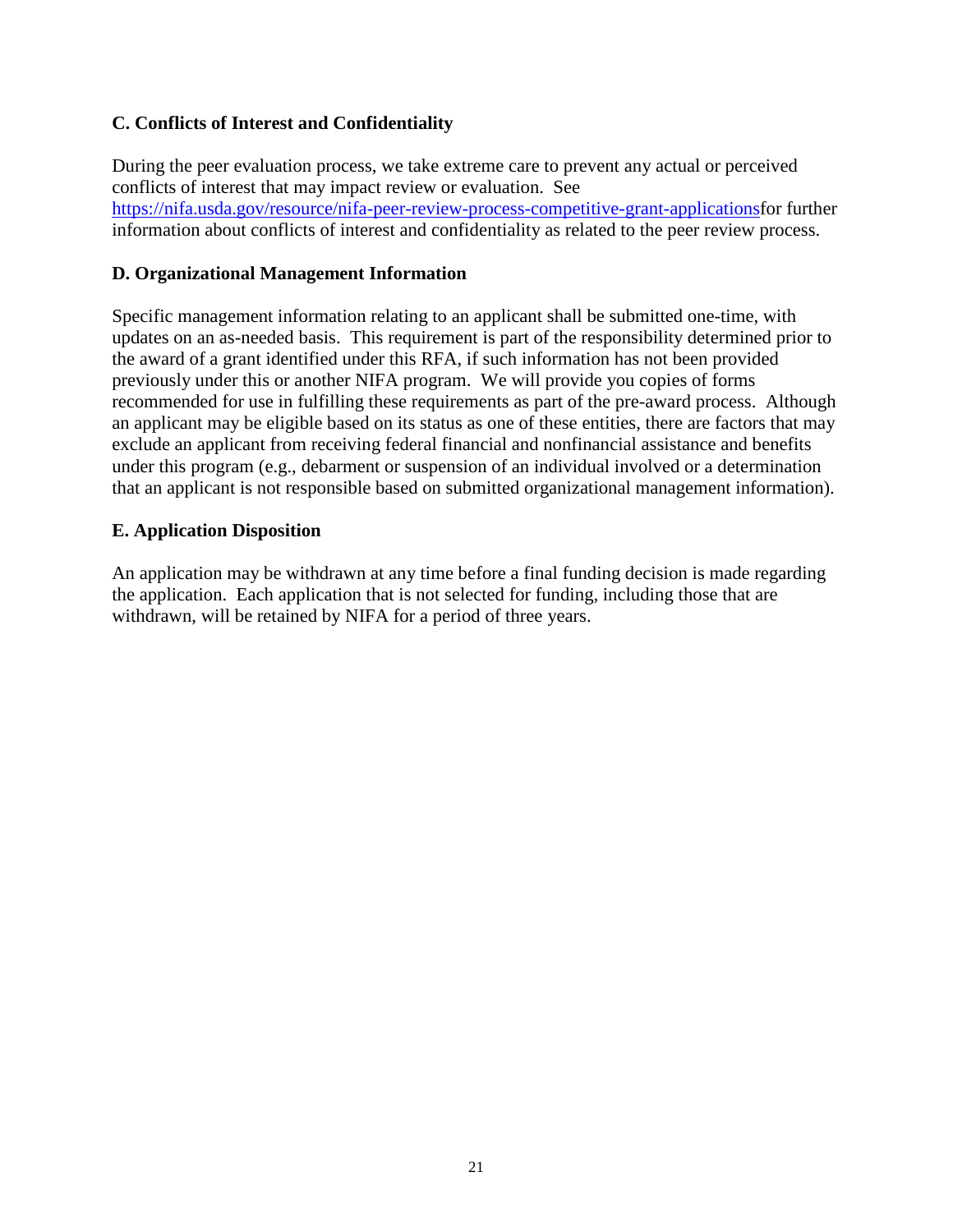## <span id="page-21-0"></span>**PART VI—AWARD ADMINISTRATION**

## <span id="page-21-1"></span>**A. General**

Within the limit of funds available for such purpose, the NIFA awarding official shall make grants to those responsible, eligible applicants whose applications are judged most meritorious under the procedures set forth in this RFA. The date specified by the NIFA awarding official as the effective date of the grant shall be no later than September 30 of the federal fiscal year in which the project is approved for support and funds are appropriated for such purpose, unless otherwise permitted by law. The project need not be initiated on the grant effective date, but as soon thereafter as practical so that project goals may be attained within the funded project period. All funds granted by NIFA under this RFA may be used only for the purpose for which they are granted in accordance with the approved application and budget, regulations, terms and conditions of the award, applicable federal cost principles, USDA assistance regulations, and NIFA General Awards Administration Provisions at 7 CFR part 3430, subparts A through E.

## <span id="page-21-2"></span>**B. Award Notice**

The award document will provide pertinent instructions and information including, at a minimum, the information described in [2 CFR 200.210.](https://www.ecfr.gov/cgi-bin/text-idx?SID=70b44cfc44976f4a7742464f7cfbb37e&mc=true&node=se2.1.200_1210&rgn=div8)

See<https://nifa.usda.gov/terms-and-conditions>to view current NIFA award terms and conditions.

## <span id="page-21-3"></span>**C. Administrative and National Policy Requirements**

Several federal statutes and regulations apply to grant applications considered for review and to project grants awarded under this program. These may include, but are not limited to, the ones listed on the NIFA web page – [https://nifa.usda.gov/federal-regulations.](https://nifa.usda.gov/federal-regulations)

NIFA Federal Assistance Policy Guide**—**a compendium of basic NIFA policies and procedures that apply to all NIFA awards, unless there are statutory, regulatory, or award-specific requirements to the contrary—is available at [https://nifa.usda.gov/policy-guide.](https://nifa.usda.gov/policy-guide)

## **Responsible and Ethical Conduct of Research**

Refer to Part II, D for more information.

## <span id="page-21-4"></span>**D. Expected Program Outputs and Reporting Requirements**

The output and reporting requirements are included in the award terms and conditions (see [https://nifa.usda.gov/terms-and-conditionsf](https://nifa.usda.gov/terms-and-conditions)or information about NIFA award terms). If there are any program or award-specific award terms, those, if any, will be identified in the award.

It is expected that the program outputs will conform to the purpose of the Potato Research Program.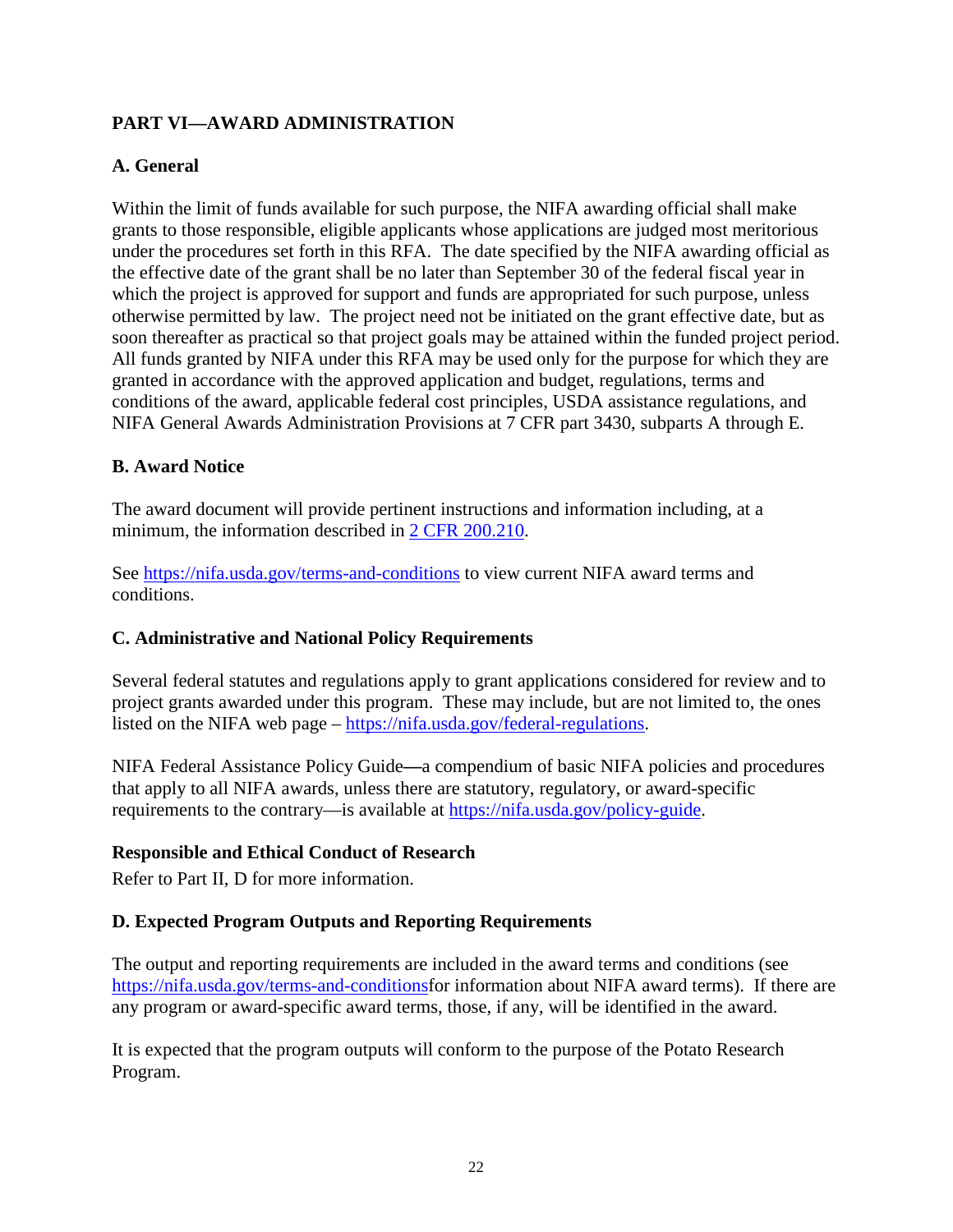The principal outputs will consist of new, superior performing potato varieties developed using classical, molecular, and biotechnology methods that are brought to the market place as fast as possible.

Information documenting the optimal use and benefits to utilizing these materials by production and supply chain users, and consumers.

Ancillary or supplemental outputs may include, but are not limited to improved classical, molecular, or biotechnology methods for increasing the efficiency of variety development; or, other improvements in bringing new superior performing varieties to growers and the market place.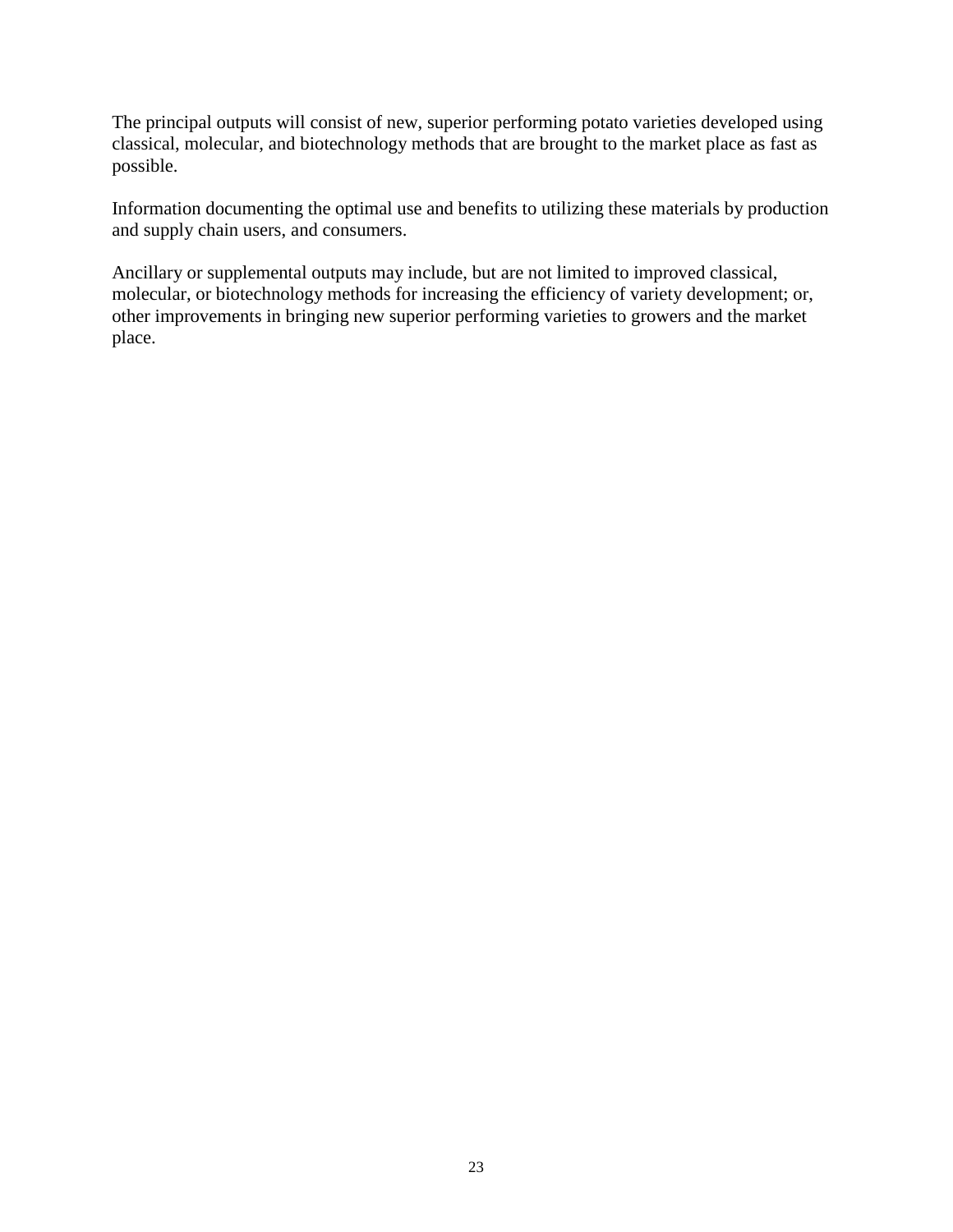## <span id="page-23-0"></span>**PART VII—AGENCY CONTACTS**

Applicants and other interested parties are encouraged to contact:

Programmatic Contact – Ann Marie Thro Title: National Program Leader Unit: Institute of Food Production and Sustainability Location: 3192 Waterfront Centre [Full Address and Directions](https://nifa.usda.gov/visit-nifa) Phone: (202) 401 6702 Fax: (202) 401-6156 Email: [athro@nifa.usda.gov](mailto:athro@nifa.usda.gov) 

Alternate Programmatic Contacts – Megan O'Reilly Title: Program Specialist Unit: Institute of Food Production and Sustainability Location: 3414 Waterfront Centre [Full Address and Directions](https://nifa.usda.gov/visit-nifa) Phone: (202) 445-5410 Fax: (202) 401-1782 Email: [moreilly@nifa.usda.gov](mailto:moreilly@nifa.usda.gov)

Jeffrey Steiner Title: Division Director Unit: Institute of Food Production and Sustainability Location: 3131 Waterfront Centre [Full Address and Directions](https://nifa.usda.gov/visit-nifa) Phone: (202) 734-1067 Fax: (202) 401-6156 Email: [jeffrey.steiner@nifa.usda.gov](mailto:jeffrey.steiner@nifa.usda.gov)

Administrative/Business Contacts –

Sondra Watkins Title: Team Leader Unit: Office of Grants and Financial Management Location: 2170 Waterfront Centre [Full Address and Directions](http://nifa.usda.gov/about/visit.html) Phone: (202) 401- 4249 Fax: (202)-401-6271 Email: [swatkins@nifa.usda.gov](mailto:swatkins@nifa.usda.gov)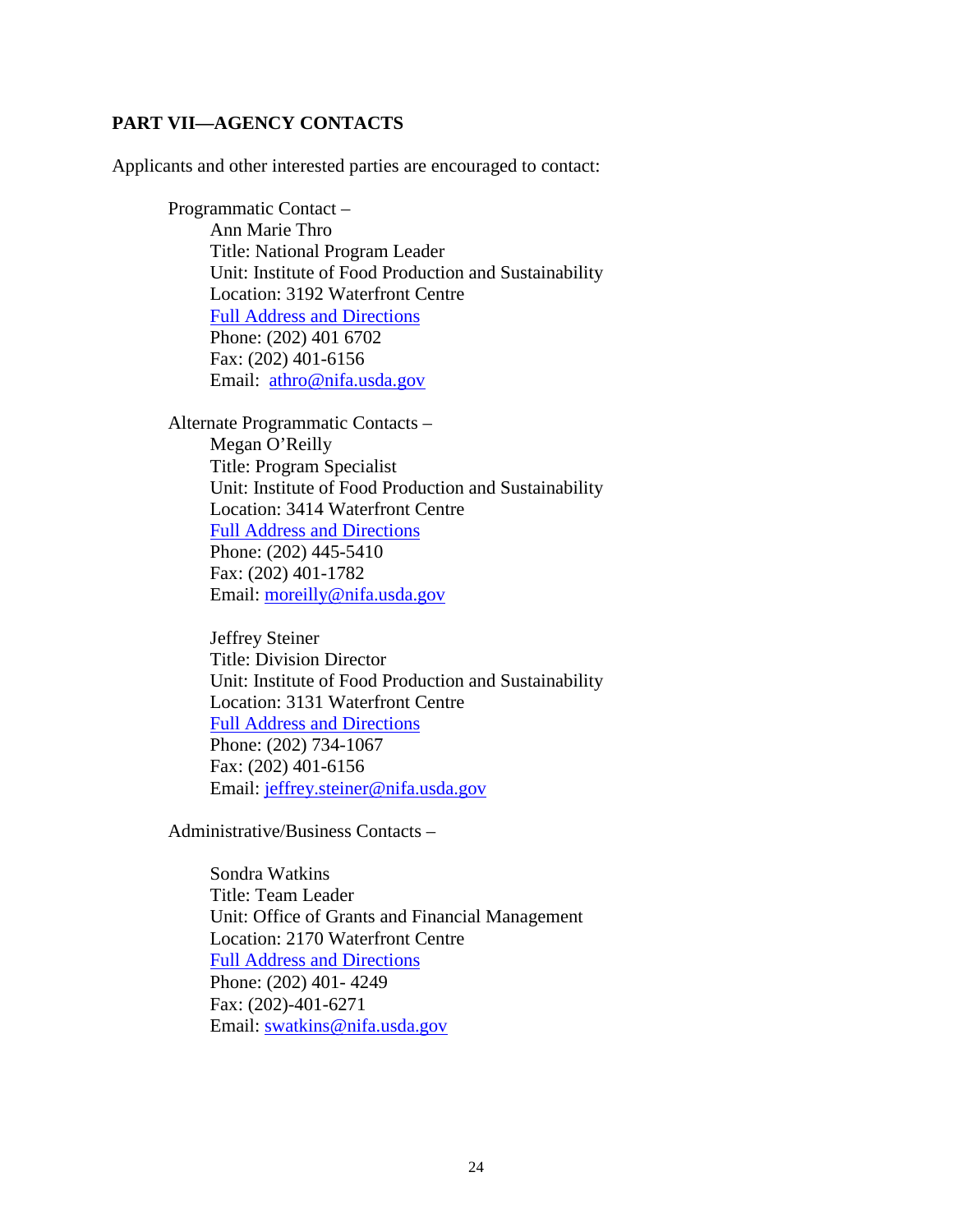Rochelle McCrea Title: Team Leader Unit: Office of Grants and Financial Management Location: 2160 Waterfront Centre [Full Address and Directions](http://nifa.usda.gov/about/visit.html) Phone: (202) 401-2880 Fax: (202) 401- 6271 Email: rmccrea@nifa.usda.gov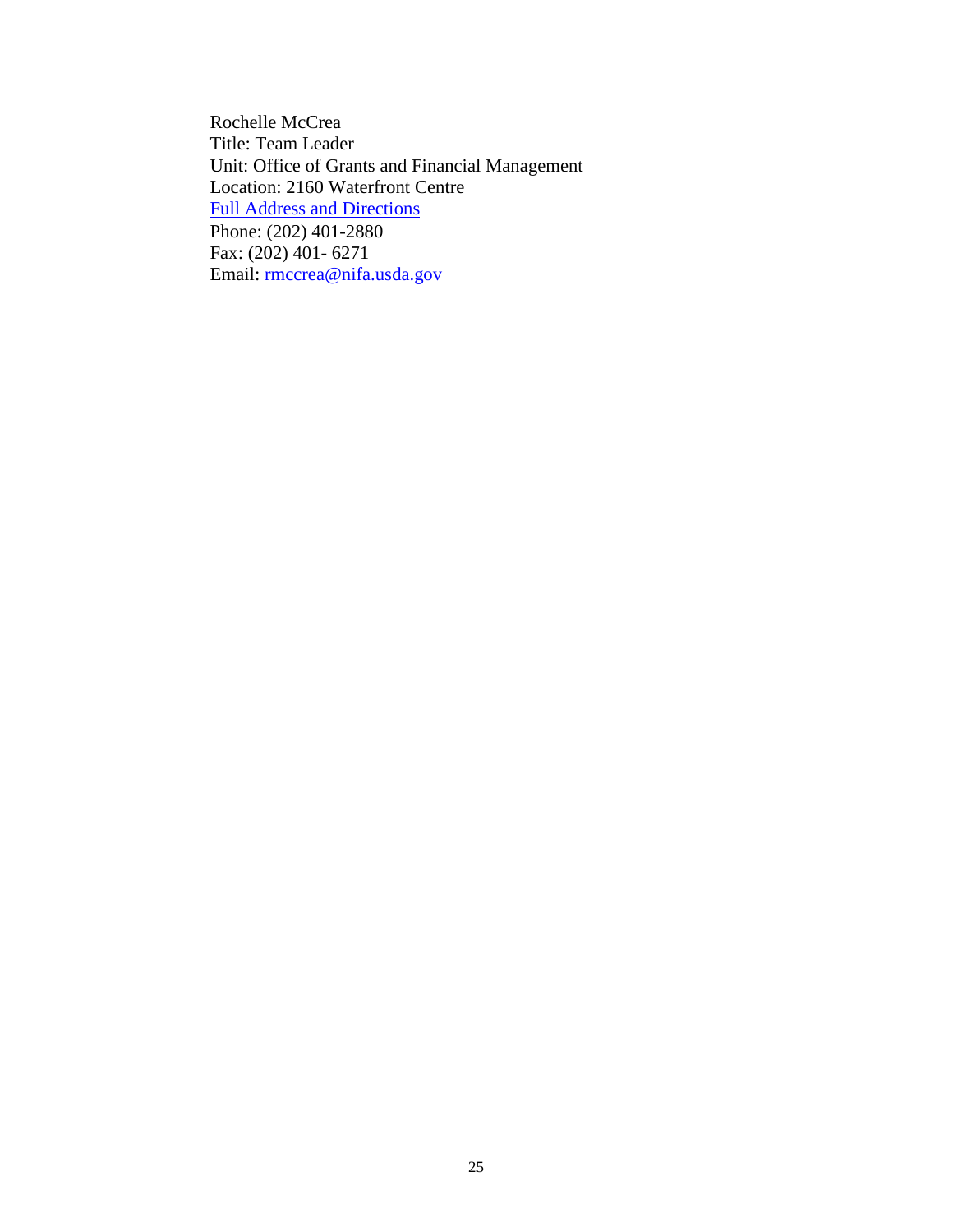## <span id="page-25-0"></span>**PART VIII—OTHER INFORMATION**

#### <span id="page-25-1"></span>**A. Use of Funds; Changes**

#### **1. Delegation of Fiscal Responsibility**

Unless the terms and conditions of the award state otherwise, awardees may not in whole or in part delegate or transfer to another person, institution, or organization the responsibility for use or expenditure of award funds.

#### **2. Changes in Budget or Project Plans**

In accordance with [2 CFR 200.308,](https://www.ecfr.gov/cgi-bin/text-idx?SID=3af89506559b05297e7d0334cb283e24&mc=true&node=se2.1.200_1308&rgn=div8) awardees must request prior approval from NIFA for the following program or budget-related reasons:

(i) Change in the scope or the objective of the project or program (even if there is no associated budget revision requiring prior written approval).

(ii) Change in a key person specified in the application or the federal award.

(iii) The disengagement from the project for more than three months, or a 25 percent reduction in time devoted to the project, by the approved project director or principal investigator.

(iv) The inclusion, unless waived by the federal awarding agency, of costs that require prior approval in accordance with 2 CFR 200 Subpart E—Cost Principles of this part or 45 CFR Part 75 Appendix IX, "Principles for Determining Costs Applicable to Research and Development under Awards and Contracts with Hospitals," or 48 CFR Part 31, "Contract Cost Principles and Procedures," as applicable.

(v) The transfer of funds budgeted for participant support costs as defined in §200.75 Participant support costs to other categories of expense.

(vi) Unless described in the application and funded in the approved federal awards, the sub-awarding, transferring or contracting out of any work under a federal award, including fixed amount sub-awards as described in §200.332 Fixed amount sub-awards. This provision does not apply to the acquisition of supplies, material, equipment, or general support services.

(vii) Changes in the approved cost-sharing or matching provided by the non-federal entity.

(viii) The need arises for additional federal funds to complete the project.

The awardee will be subject to the terms and conditions identified in the award. See <https://nifa.usda.gov/terms-and-conditions> for information about NIFA award terms.

#### <span id="page-25-2"></span>**B. Confidential Aspects of Applications and Awards**

When an application results in an award, it becomes a part of the record of NIFA transactions, available to the public upon specific request. Information that the Secretary of Agriculture determines to be of a confidential, privileged, or proprietary nature will be held in confidence to the extent permitted by law. Therefore, any information that the applicant wishes to have considered as confidential, privileged, or proprietary should be clearly marked within the